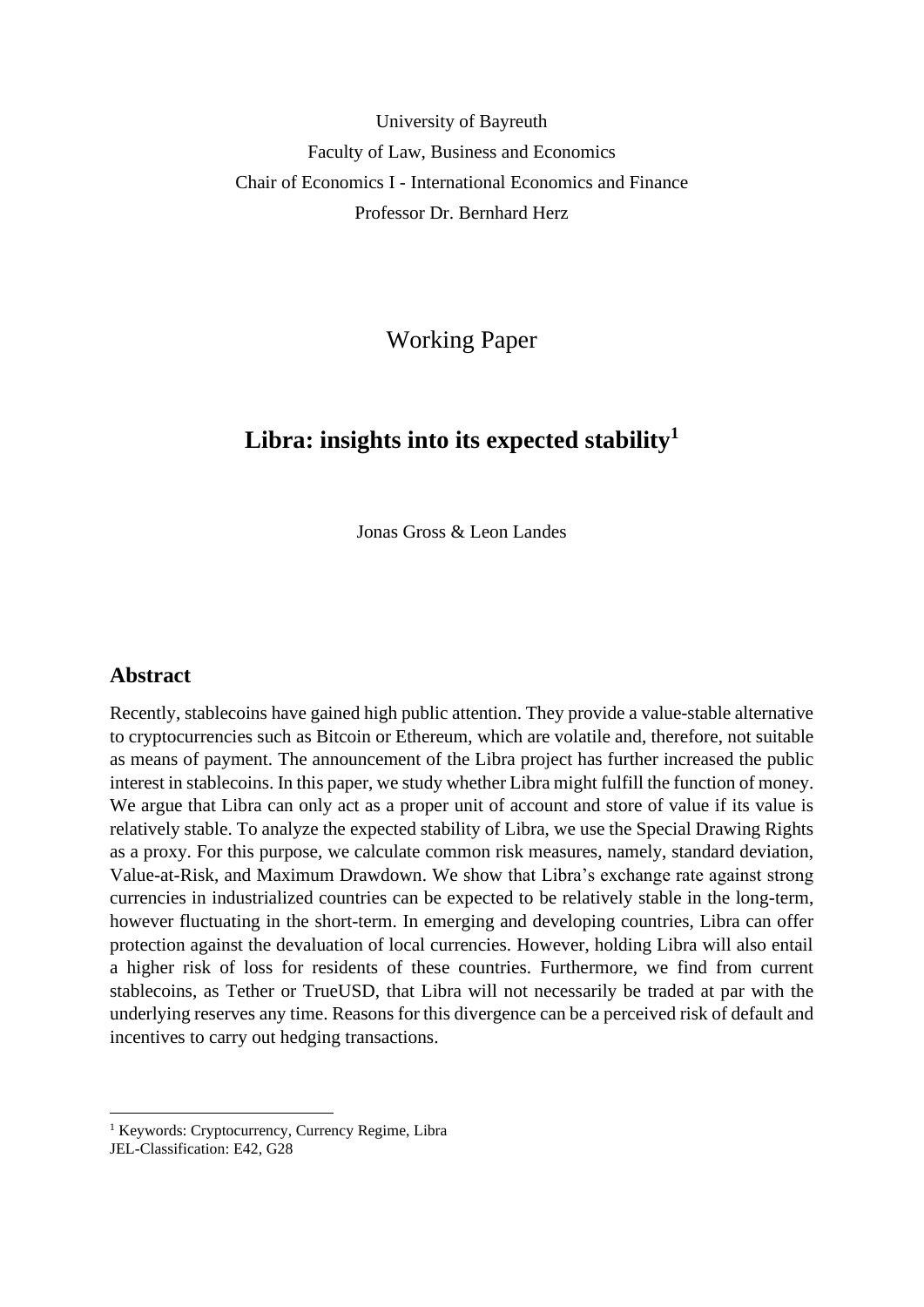# **1 Introduction**

In recent years, cryptocurrencies have gained public attention and raised questions about their advantages and risks. Today, cryptocurrencies are not widely accepted as means of payment. It is often argued that the high price volatility is one of the key factors why demand remains low and why mass adoption seems rather unlikely. A good illustration of high price volatility is Bitcoin. In December 2017, Bitcoin's price fell by almost 25% from more than 16,000 US dollars to around 12,500 within a few hours.

In this context, stablecoins have been proposed to reduce price volatility. A stablecoin is a token that relies on a set of stabilization tools that aim to minimize its price fluctuations (see Bullmann, Klemm, Pinna, 2019). Stablecoins are cryptocurrencies predominantly backed by fiat currencies and cryptocurrencies but could also be backed by commodities or financial assets. Until June 2019, stablecoins have only been of minor interest, but the announcement of Libra drew public attention to stablecoins. Libra aims to be a global stablecoin backed by a basket of financial assets, mainly consisting of government bonds and currencies in the form of bank deposits. Libra is intended to start its operation in 2020.

To date, only a few studies focused on Libra. Mayer (2019) analyzes its concept, the challenges Libra aims to address and discusses how the euro area should react to Libra. Gross, Herz and Schiller (2019) examine the underlying concepts and discuss the stability, the market potential, systemic risks and monetary policy aspects of Libra. Schmeling (2019) studies the concept of Libra mainly from a balance sheet perspective. These papers briefly discuss the expected stability of Libra by comparing Libra to the Special Drawing Rights (SDR), a currency basket issued by the International Monetary Fund (IMF). They analyze the expected stability of Libra based on graphical representations of the SDR over time and by computing standard deviations of fiat currencies measured in terms of the SDR.

However, a high degree of uncertainty about the stability of Libra prevails. This ambiguity needs to be addressed to understand whether Libra has the potential to be globally adopted as a form of money. In this paper, we analyze the stability of Libra using standard deviations, and advanced risk measures, in our case interpreted as stability measures, such as Value-at-Risk (VaR) and Maximum Drawdown. We explicitly differentiate in our analysis between industrialized countries and developing and emerging economies.

Further, we discuss the possibility that the price of Libra can lie above or below the value of the underlying assets and currencies, in the case of Libra, the Libra Reserve. This question is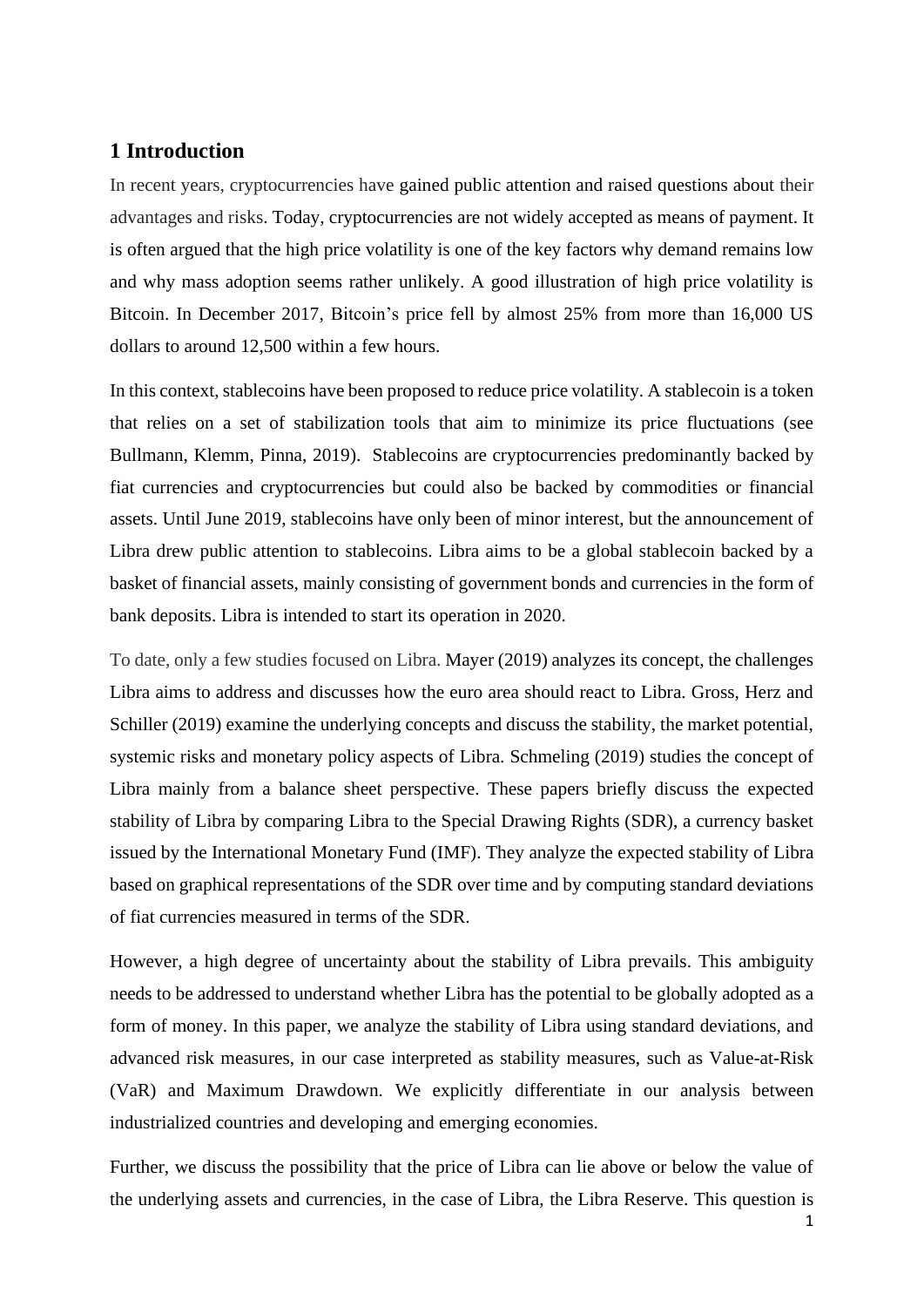not sufficiently covered in the current literature. To address this gap, we analyze historical price patterns of existing stablecoins, such as Tether or TrueUSD, and identify and discuss drivers of price deviations from its reference value.

Our main findings are the following: The exchange rate between strong fiat currencies and Libra can be expected to be relatively stable in the long-term. Still, in the short-term fluctuations are likely. On the other hand, the exchange rate between local currencies from developing and emerging countries and Libra can be expected to fluctuate, both in the short- and the long-term. Libra will provide long-term protection against the depreciation of those local currencies. However, the short-term risk of loss connected to holding Libra will be higher for residents of developing countries, as short-term fluctuation will be stronger. Further, we conclude that Libra will not necessarily be traded at par with the Libra Reserve. A perceived risk of default and incentives to use Libra for hedging transactions might cause the exchange rate to fall below or exceed the value of the Libra Reserve.

This paper is structured as follows: In Chapter 2, the concept of Libra is summarized. Furthermore, we discuss whether Libra can be expected to fulfill the three functions of money. We argue that the aspect of price stability is essential to fulfill the functions of money. Chapter 3 analyzes the expected price stability of Libra. For this purpose, we examine financial market products that have similar characteristics as Libra but are already traded on the markets. We use them as a proxy for Libra, which is not traded yet. These products are the SDR and stablecoins such as Tether or TrueUSD. The stability of these instruments is analyzed by calculating various risk measures such as volatility, VaR, and Maximum Drawdown based on historical data.

# **2 Fundamentals of Libra**

*"Libra's mission is to enable a simple global currency and financial infrastructure that empowers billions of people."* (Libra Association, 2019, p.1)

This section discusses the vision and the concept behind Libra. Furthermore, it is discussed if Libra will fulfill the functions of money and can, therefore, be seen as a form of money.<sup>2</sup>

 $2$  The focus of this paper lies more on an economical than a technological perspective. Accordingly, the technological background of Libra, the Libra Blockchain, is only briefly discussed.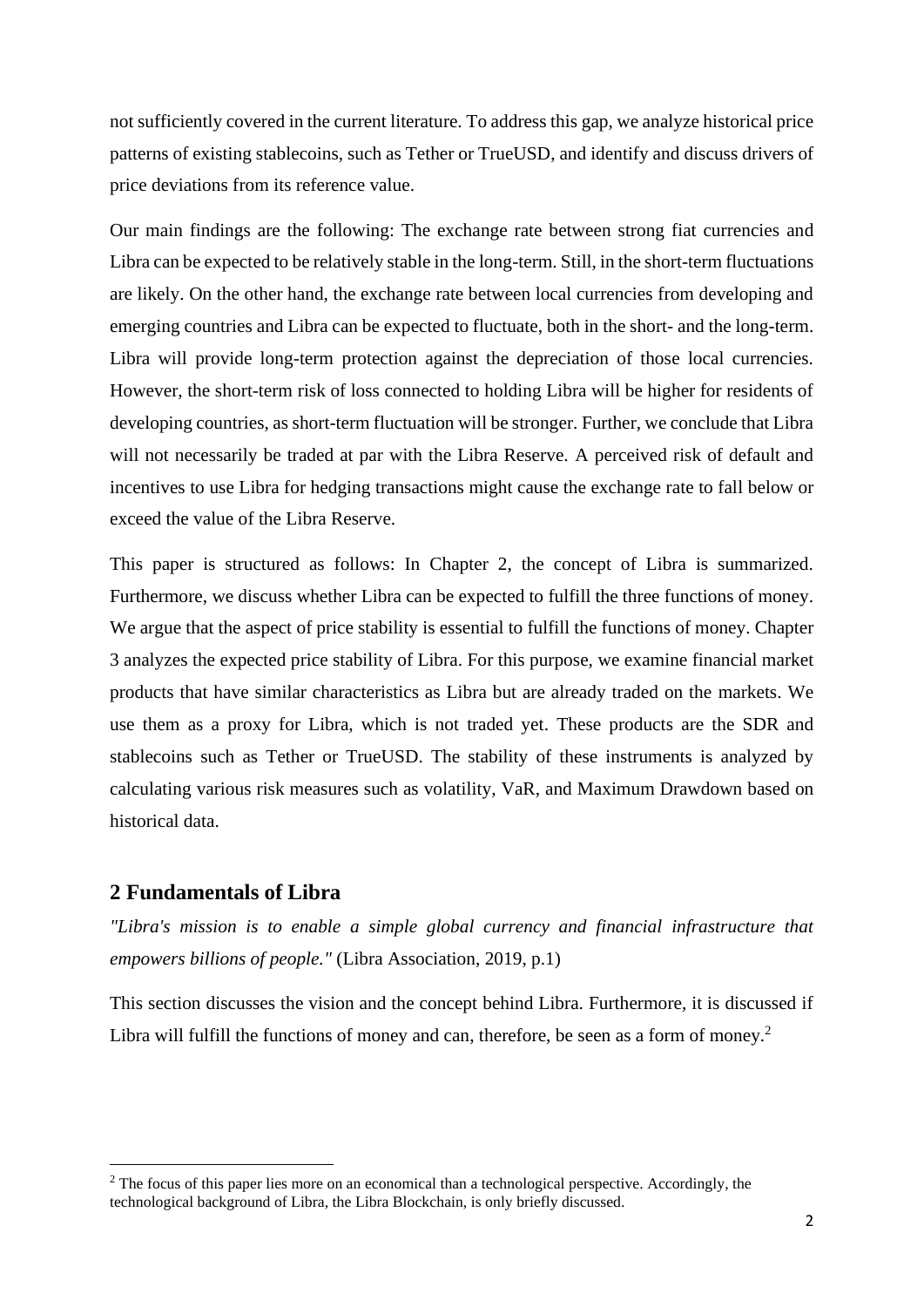#### **2.1 Libra's vision and concept**

The Libra Association is the Switzerland-based institutional body behind the global cryptocurrency<sup>3</sup> Libra. The Libra Association consists of 21 founding members, including companies such as Facebook (through its subsidiary Calibra), Vodafone, the payment service provider PayU, several blockchain companies (e.g., Anchorage and Coinbase, Inc.) and technology companies (e.g., Uber, Lyft or Spotify). The Libra Association aims to increase financial inclusion for people that have restricted access to financial services. This applies in particular to individuals in emerging and developing countries. The main difference between Libra and existing stablecoins is that Libra is not only backed by fiat currencies but by a basket of fiat currencies and financial assets such as government bonds.

The Libra Reserve will not consist of a single currency, in contrast to stablecoins such as Tether or TrueUSD, but of a multitude of different currencies and financial assets. The value of Libra, thereby, is practically backed by a currency basket. From the perspective of local currencies, the price of Libra will, therefore, fluctuate when the currencies contained in the Libra Reserve depreciate or appreciate against the local currency. The Libra Association, however, intends to structure the reserve in a way that minimizes such fluctuations (see Libra Association, 2019).

According to the Libra Association (2019), the two main problems that have prevented cryptocurrencies from being highly accepted are limited scalability, which is often caused by the underlying blockchain protocol, and the high price volatility.

Since Libra is designed to serve as a global means of payment, the scalability of the underlying technology, the Libra Blockchain,<sup>4</sup> has to be ensured. Scalability is intended to be achieved by creating transaction consensus in the network with a different consensus mechanism than the proof-of-work mechanism used for Bitcoin<sup>5</sup> and other cryptocurrencies. This alternative mechanism is more energy-efficient and thus enables a high level of scalability (see Libra Association, 2019). The Libra Blockchain will operate as a permissioned blockchain at the beginning, which means that only the members of the Libra Association can act as validator nodes and can, therefore, confirm transactions. The Libra Blockchain is intended to become

<sup>&</sup>lt;sup>3</sup> Note that the term "cryptocurrency" is misleading. Whether Libra can be seen as a currency depends on the underlying definition of a currency since the term "currency" is not generally defined (for details see Chapter 2.2).

<sup>&</sup>lt;sup>4</sup> In contrast to conventional blockchain systems, data on the Libra Blockchain will not be saved in blocks but in one single data structure (for details, see Loop, 2019). For the sake of simplicity, the term blockchain is used in the following.

 $<sup>5</sup>$  For a detailed discussion about proof-of-work see Nakamoto (2008).</sup>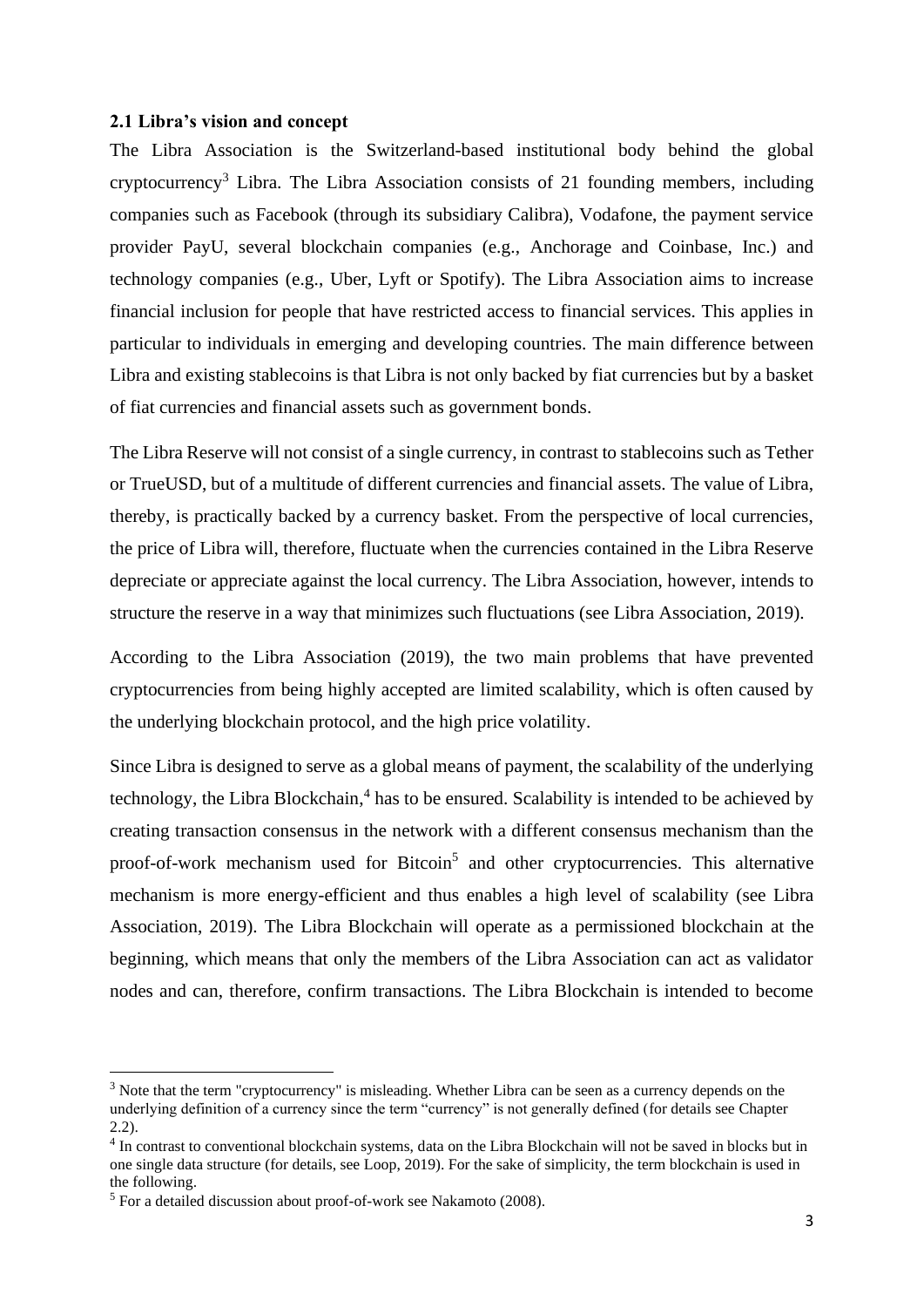permissionless within five years after its launch (see Libra Association, 2019) so that anybody can participate in the process of finding a consensus.

The second major issue, the high volatility of cryptocurrencies, is supposed to be solved by backing Libra by real assets, the so-called "Libra Reserve". The assets will mainly consist of bank deposits and liquid short-term government bonds issued by stable central banks (see Libra Association, 2019). Most of the cryptocurrencies, such as Bitcoin or Ether, which are already traded today, are not backed by any reserves. Therefore, fluctuations in expectations about their long-term price lead to massive changes in the exchange rate of these cryptocurrencies (see Catalini et al., 2019). Hence, speculation, with the risk of massive losses, has been a significant use case of cryptocurrencies.

The funds for the Libra Reserve will be obtained from two different sources. First, the members of the Libra Association have to provide some initial funding of at least 10 billion US dollars. Second, the purchase of a Libra Token by a user leads to an increase in the Libra Reserve. This process is illustrated by an example. Suppose a user buys one Libra Token for 10 euro, which must be backed by a respective amount of the reserve. The user does not interact directly with the reserve but buys the Libra Token from so-called "authorized resellers". It is planned to integrate the resellers into stock exchanges and other institutions. These resellers have previously purchased Libra Tokens from the Libra Association for the corresponding amount of 10 euro. Hence, the amount of Libra Tokens only changes if assets with corresponding value flow into or out of the Libra Reserve (see Catalini et al., 2019).

Note that the user does not receive interest income generated from bank deposits and government bonds. These funds will be allocated to the Libra Association, and they will be used to cover operating costs, keep transaction costs low, and pay dividends to investors (see Catalini et al., 2019).

#### **2.2 Can Libra be seen as money?**

After a brief introduction to Libra's concept, in the following chapter, we turn to the economic classification of Libra and discuss the potential of Libra to be considered as a currency and/or money. We argue that the classification of Libra as a currency depends on the underlying definition of a currency. If currencies are defined as legal tender, Libra most likely will not be a currency. If all forms of money in an economy are regarded as currencies, Libra could also be seen as a currency (see Wuermeling, 2018; Seiter, Sandner and Gross, 2019).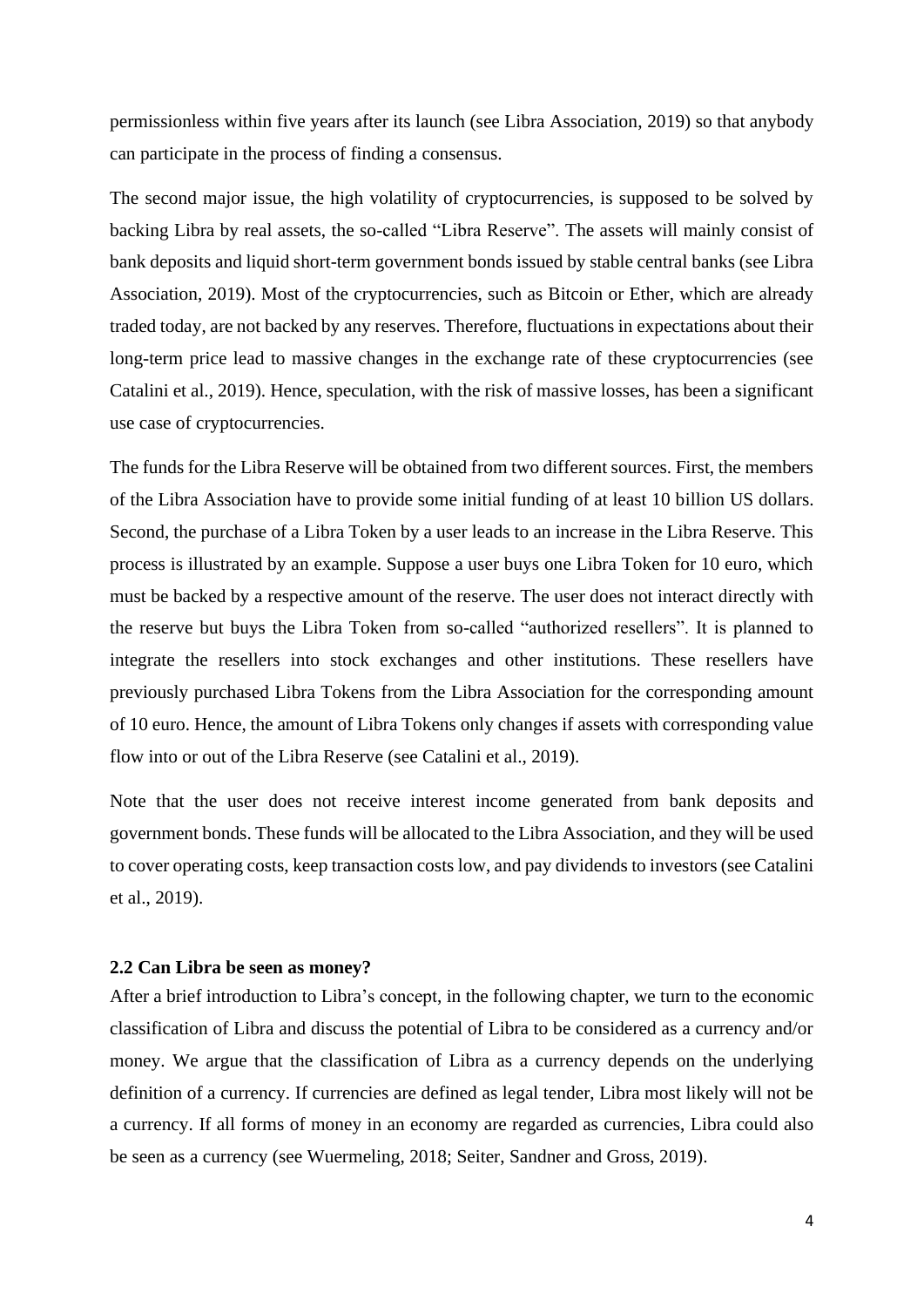Money, in turn, can be defined as "anything, which is generally accepted for the payment of goods and services as well as for the settlement of debts" (Hanl and Michaelis, 2017, p. 363). Economists mainly consider an object to be money when the three functions of money are fulfilled. These are medium of exchange, unit of account, and store of value (see Gischer, Herz and Menkhoff, 2019). In the following, the three functions of money are described, and it is discussed whether Libra might fulfill the three functions of money.

The medium of exchange function describes the advantages of paying goods or services with money compared to paying in kind. Natural resources could be used as money, but they are often difficult to transport (see Gischer, Herz and Menkhoff, 2019). Without money, it is necessary that the preferences of the parties involved complement each other. Otherwise, a transaction cannot take place. If, for example, a baker wants to sell bread and wants to receive clothes in return, then at the same time, a person must be found who wants to consume bread and sell clothes. The use of money as a medium of exchange simplifies the exchange of goods and thus enables the division of labor.

The essential characteristics to be a suitable medium of exchange are divisibility, transportability, and scalability. Existing cryptocurrencies are divisible - Bitcoin, for example, to eight digits behind the decimal point. The transport of cryptocurrencies is also easy: any smartphone can carry out transactions and therefore transfer cryptocurrencies (see Ammons, 2016). However, this can also be seen as an entry barrier that can, in particular, exclude older generations from using cryptocurrencies. Further, existing cryptocurrencies often encounter issues with respect to scalability. For example, Bitcoin is not suitable as a general means of exchange, since the number of transactions per second is currently limited to seven (see Gross, Herz and Schiller, 2019). As previously described, the Libra Association is trying to solve this problem by using a different consensus mechanism. After the launch of Libra, the number of possible transactions per second on the Libra Blockchain is supposed to be 1,000 (see Amsden et al., 2019). This is a significant improvement compared to existing cryptocurrencies. However, traditional payment service providers, such as Visa, support a maximum of 65,000 transactions per second (see Visa, 2019).

The second function of money, unit of account, enables an easier comparison of different products. Without money, the number of relative exchange relations between goods increases rapidly with every additional good. If there are, for example, two goods, only one price is necessary to express the relative prices. If there are three goods, there exist three prices, with four goods, six prices and for 20 goods there already exist 190 prices. In general, for *n* products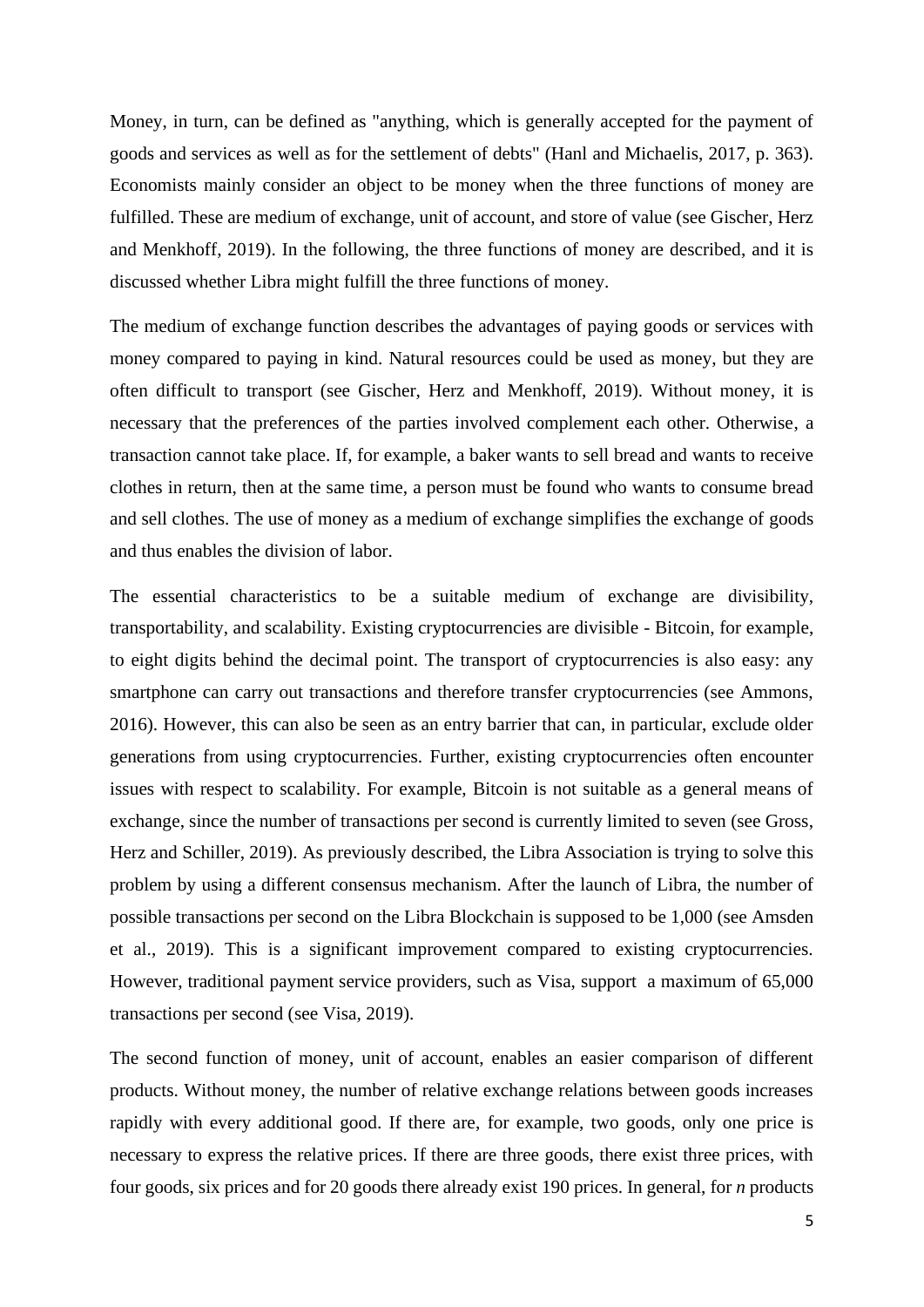$\frac{1}{2}$  \*  $n$  \*  $(n-1)$ , relative prices exist. The presence of money reduces this number to  $n-1$ 1 price relations (see Gischer, Herz and Menkhoff, 2019, p.4).

In principle, it is possible to calculate and display prices in cryptocurrencies. Also, it is quite conceivable that members of the Libra Association, in particular, will indicate prices denominated in Libra in addition to the traditional fiat currencies (see Seiter, Sandner and Gross, 2019). The use of already existing cryptocurrencies as a unit of account is usually not reasonable due to the high price fluctuations (see Wanke, 2018; Ammous, 2016). However, this should not be an issue for Libra due to its design as a stablecoin.

The strong price fluctuations also make most cryptocurrencies unattractive as stores of value. Natural resources spoil over time and thus are not proper stores of value. Money, on the other hand, does not spoil. Therefore, transaction partners do not have to consume goods at the same time (see Gischer, Herz, and Menkhoff, 2019). Hence, saving becomes possible as people can shift consumption into the future. Cryptocurrencies do not spoil, as well. The high fluctuations in the price of many cryptocurrencies nevertheless limit their ability to store value as there are high risks of potential losses. Hence, Bitcoin, for example, is often regarded more as an object of speculation than money (see Catalini et al., 2019; Wanke, 2018). Due to its design as a stablecoin, those problems should not arise for Libra.

In summary, Libra might fulfill the means of payment function to a certain extent. The stability of Libra will play a key role by determining whether the function of a unit of account and store of value will be fulfilled. If Libra actually maintains a stable price over time and will be widely accepted as a means of payment, the three functions might be fulfilled. This would make Libra a form of money. Libra's success as a global stablecoin will, therefore, depend to a large extent on its stability. Accordingly, the following analysis focuses on the price stability aspects of Libra.

## **3 Libra's stability**

The Libra Association aims to issue Libra in 2020, thus Libra is currently not traded. The structure of the Libra Reserve is not known yet, however, the whitepaper provides some insights. First, it indicates that the Libra Reserve will be backed "by a collection of low volatility assets, such as bank deposits and short-term government securities [denominated] in currencies from stable and reputable central banks" (Libra Association, 2019, p. 7). Second, only very liquid short-term government bonds with a daily trading volume of at least 10 billion US dollars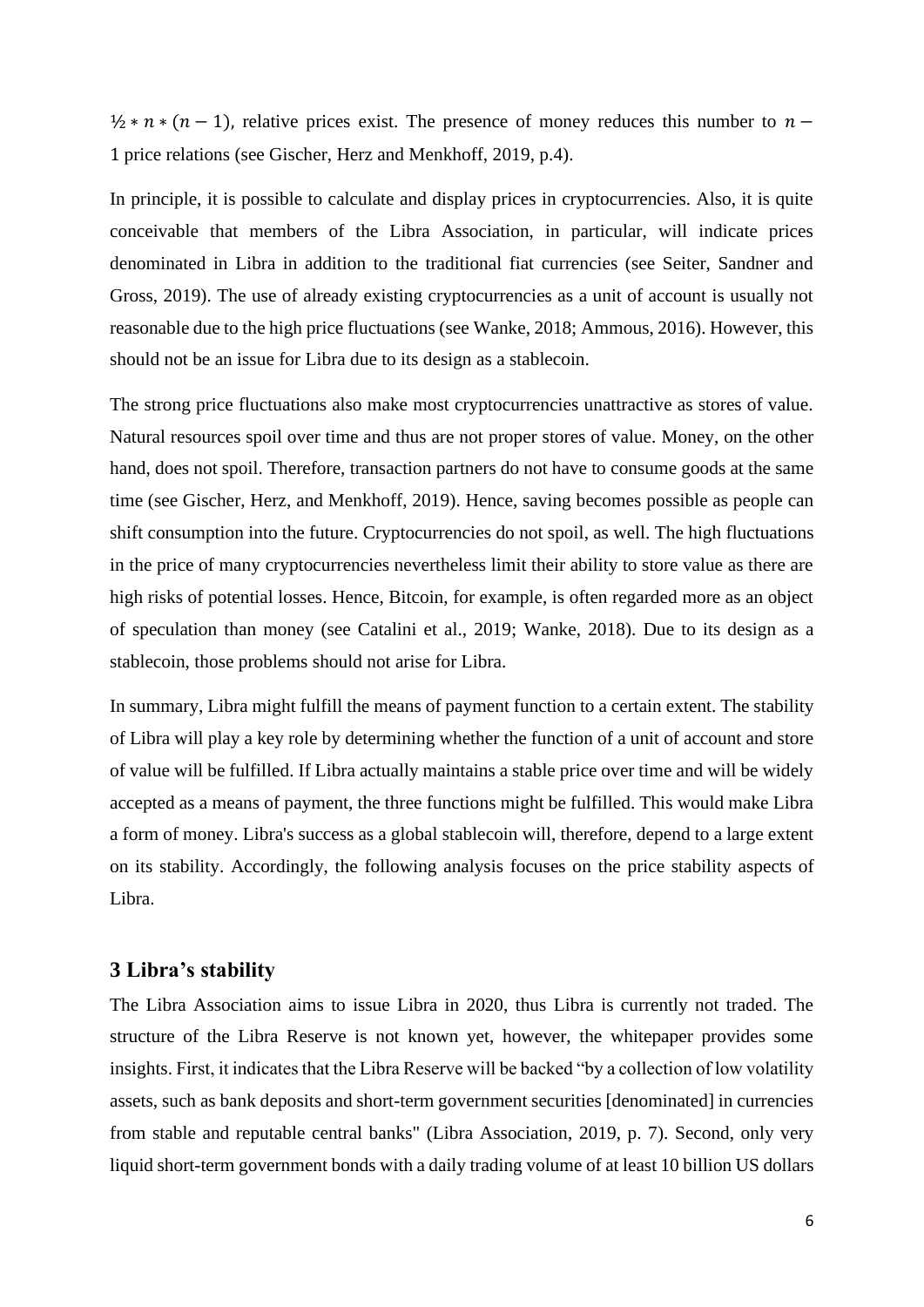will be considered (see Catalini et al., 2019). Third, it is known that the Libra Reserve will mainly contain the US dollar, British pound, euro, and Japanese yen (see Marcus, 2019).

At this point in time, it is not known in which proportions the different currencies will be included. Also, it is not clear whether only these four currencies will back Libra, or whether additional currencies will also be part of the Libra Reserve. Inferences about the stability of Libra are generally speculative. Nevertheless, we provide a first estimate of how stable the price of Libra can be expected to be against other fiat currencies. Our analysis relies on existing financial market products for which historical prices can be analyzed. In a first step, the SDR are used to examine how the price of a basket of currencies has developed compared to various fiat currencies over the past 20 years. In the second step, it is analyzed to what extent the exchange rates of existing stablecoins backed by a currency reserve correspond to the value of this reserve.

#### **3.1 Special Drawing Rights**

As indicated above, the Libra Association intends to peg the Libra to a currency basket. Various economists such as Bofinger (2019) and Mayer (2019) compare Libra with the SDR in order to proxy Libra's exchange rate risk.

The SDR consists of a basket of five different currencies. The current composition includes 42% US dollar, 31% Euro, 11% Chinese yuan, 8% Japanese yen, and 8% British pound. The US dollar and the euro are the most significant components and together account for more than 2/3 of its value. It can also be seen that the four currencies mentioned in Marcus (2019) to be the main determinants of the Libra Reserve are included in the SDR. In addition, the Chinese yuan is also part of the SDR's currency basket. The yuan was added in October 2016 and accounts for only about 10% of the value of the SDR. Therefore, the expected currency basket of the Libra Reserve will be similar to the SDR.

Members of the IMF are obliged, within certain limits, to accept SDR and exchange them for their local currency. In return, they can also exchange SDR for the currency of other countries. The composition of the SDR is not permanently fixed but is adjusted by the IMF every five years. The criteria for determining the proportions are the share of total world exports and how widely the currency is used to make payments (see IMF, 2019).

However, there are also differences between the SDR and the anticipated structure of the Libra Reserve. Libra is intended to serve as an everyday means of payment and, in particular, to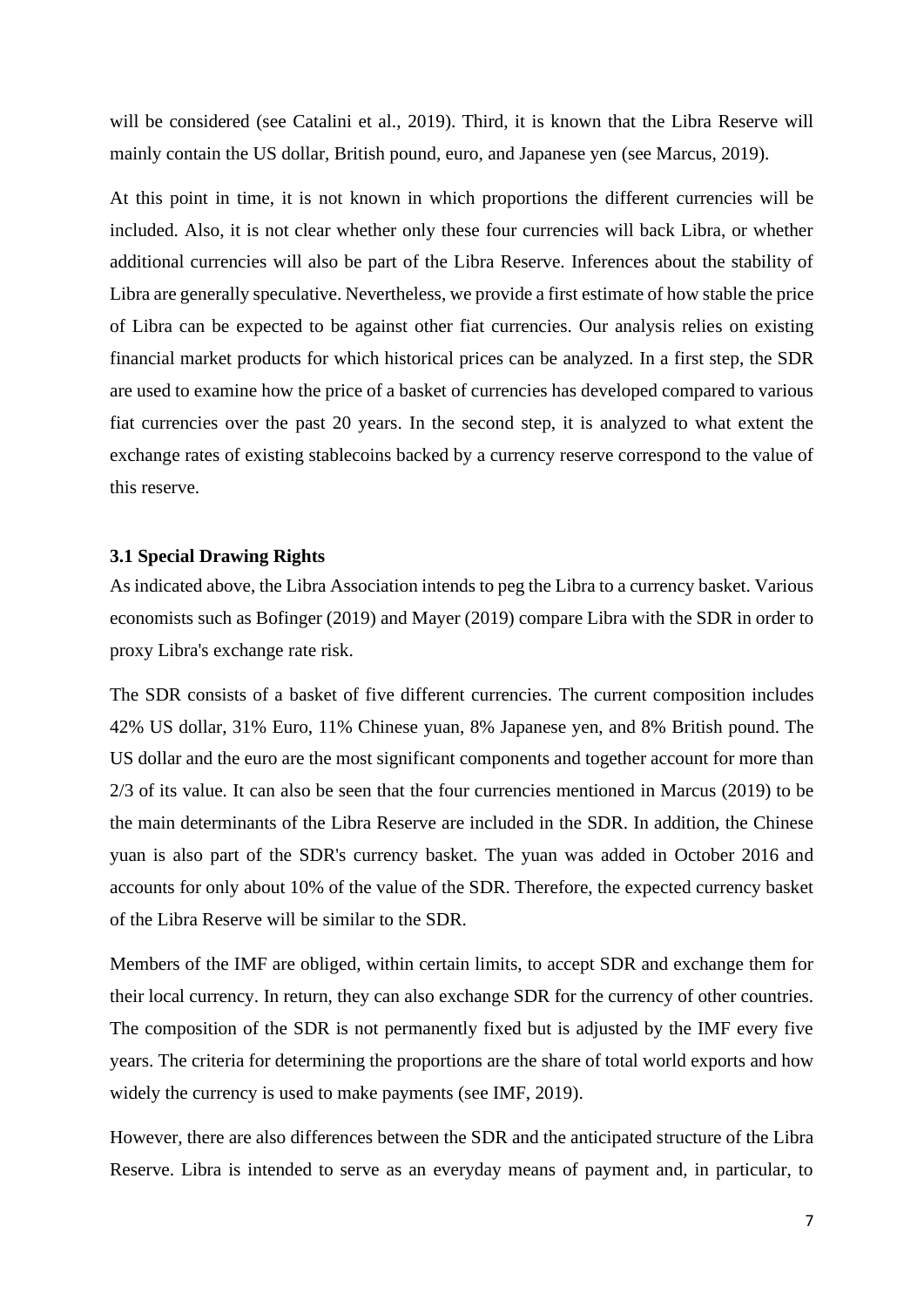facilitate access to the financial system for people in developing countries. The SDR, on the other hand, is not used for daily payment transactions. Also, the SDR is issued by the IMF, a specialized agency of the United Nations. Libra will be governed and issued by an independent association based in Switzerland. Still, most members of the Libra Association, are private nonprofit companies. These differences limit the comparability of the SDR and the Libra Reserve. Furthermore, only a historical view of price developments is possible. Price patterns could, of course, change in the future. Nevertheless, the SDR can provide useful information to draw conclusions about the potential stability of Libra since it is the most Libra-like existing financial market product.

#### **3.1.1 Risk measures for industrialized countries**

The following analysis distinguishes between industrialized and developing and emerging countries due to the following reasons. First, the currencies of industrialized countries tend to be hard currencies. Hard currencies are easily convertible and highly fungible and can be regarded to be particularly stable in value.

Second, the Libra Reserve will consist of a currency basket, including government securities from stable economies. These are typically issued by industrialized countries, which means that the fluctuations in the price of the currency basket are even lower for people living in the corresponding industrialized countries.

Third, the level of financial inclusion in industrialized countries is significantly higher than in developing and emerging countries. In Germany, for example, 99% of all adults have a bank account, while in Brazil, only 70% and in Cameroon, only 35% (see Demirgüç-Kunt et al., 2018). In order to achieve the primary goal of the Libra project, namely a higher level of financial inclusion, the Libra Association must pay special attention to a relatively high stability of Libra's exchange rate against the currencies in developing and emerging economies.

As a first step, we will analyze how stable the price of the SDR, as a proxy for Libra, has been against currencies of industrialized countries. Figure 1 shows the exchange rate of the SDR against the euro (blue line) and the US dollar (red line) for the period from 1999 until 2019. It can be seen that the price of the SDR fluctuates within a range of about +/- 20% around its price in 1999. In the long-term, both exchange rates are very stable. The value of the SDR, expressed in US dollar, increased only slightly in the last 20 years. During the same period, the SDR depreciated by about 4% against the euro. A different picture emerges with the SDR's exchange rate against the British pound (green line). The SDR has appreciated by more than 30% against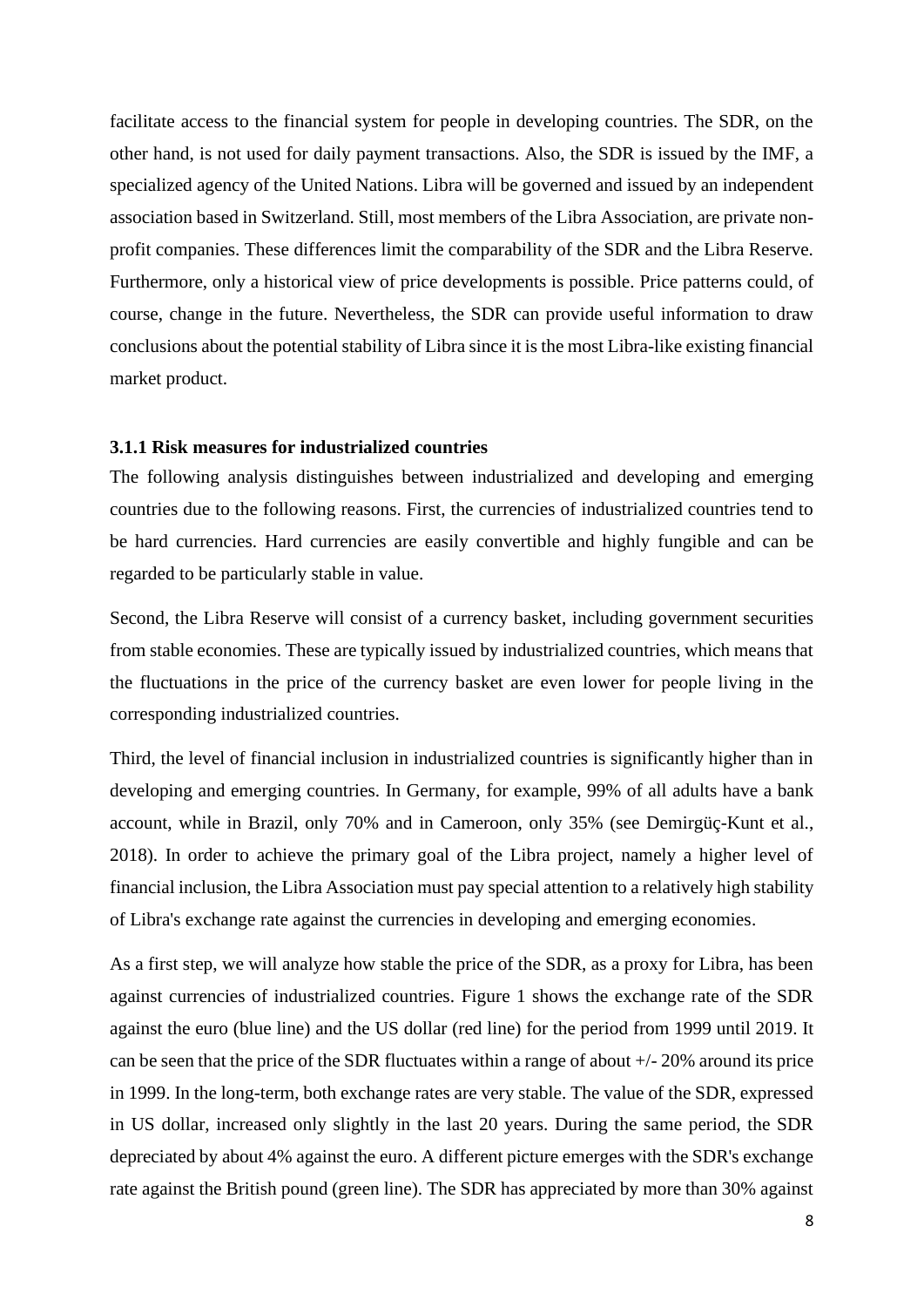the British pound over the past 20 years. In the short term, however, there are also considerable fluctuations in the value of the SDR expressed in US dollar and euro. Therefore, exchange rate risk can also be expected for Libra.



**Figure 1: Euro, US dollar and British Pound exchange rate to SDR (1999=100)**

Source: Own representation; Data: Datastream.

Risk measures are reported in Table 1. The exchange rate of the SDR/EUR fluctuates with a standard deviation of around ten euro cents (about 8.3% of the mean). The value of SDR expressed in the US dollar has a standard deviation of about nine dollar cents (about 6.5% of the mean). The standard deviation of the exchange rate SDR/GBP is approximately 10 pence (about 10.4% of the mean). In general, the result is not surprising: the US dollar makes up the largest part of the SDR's value. Accordingly, the exchange rate risk measured by the standard deviation for the US dollar is lower than for the euro and significantly lower than for the British pound.

**Table 1: Risk Measures for SDR's exchange rate against selected currencies (industrialized countries)**

| Risk measure       | <b>SDR/EUR</b>      | <b>SDR/USD</b>     | <b>SDR/GBP</b> |
|--------------------|---------------------|--------------------|----------------|
| Standard deviation | $0.10 \in (8.27\%)$ | $0.09\$ $(6.52\%)$ | 0.10£(10.40%)  |
| VaR (95% & 1 Week) | $-1.20\%$           | $-1.01\%$          | $-1.34\%$      |
| Maximum Drawdown   | 33.20%              | 18.97%             | 18.60%         |

Source: Own calculation; Data: Datastream.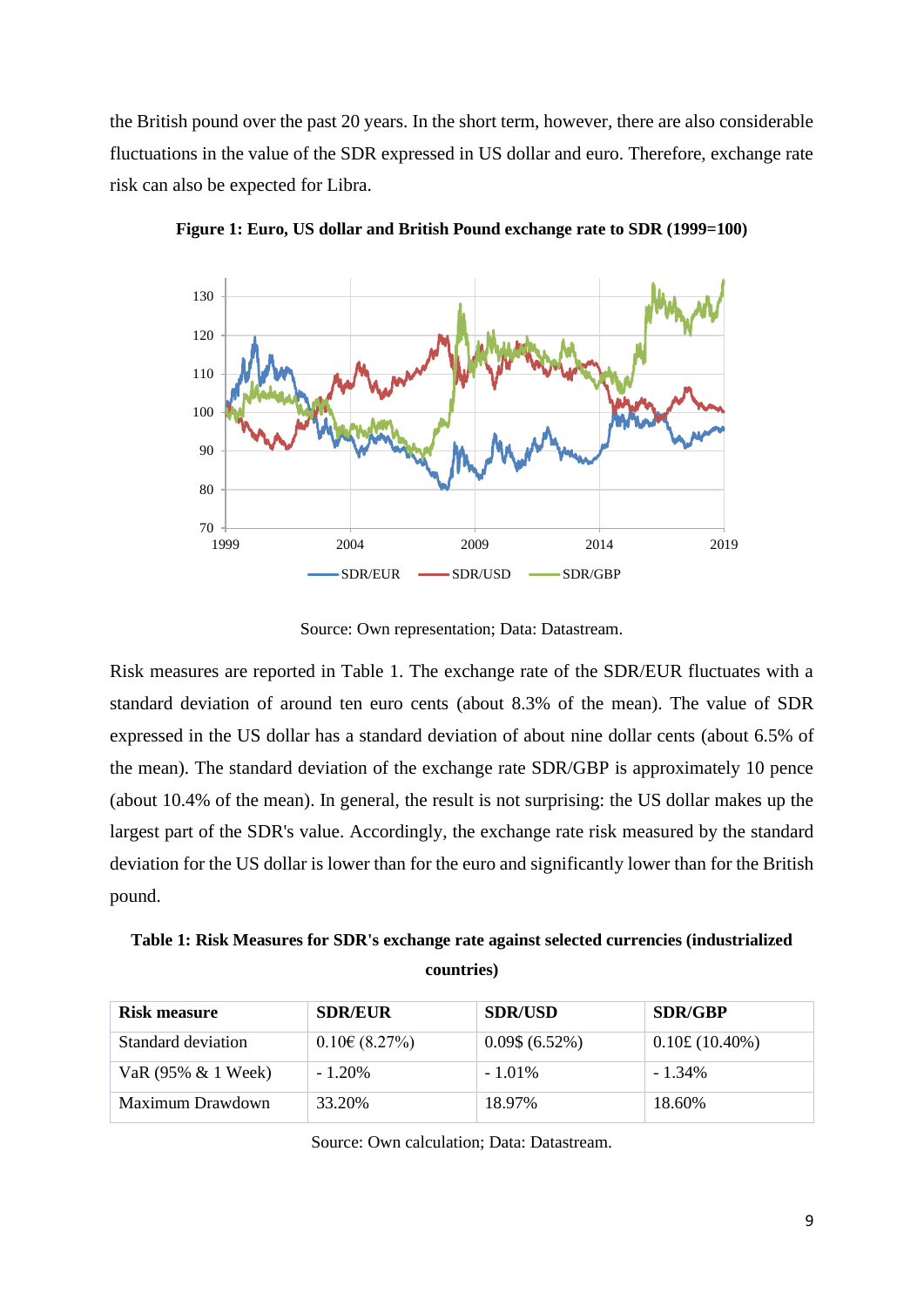However, the standard deviation is only suitable as a risk measure to a limited extent because the standard deviation is a symmetric risk measure, i.e., deviations below and above the mean are given equal weights (see Franzen and Schäfer, 2018). The standard deviation can, therefore, be used to quantify to what extent the exchange rates fluctuate over time. In this sense, a low standard deviation can be interpreted as an indicator of stability. However, downward deviations should be treated differently than upward deviations since deviations above the mean represent a financial profit for the holder of the SDR and, therefore, should not be considered as a risk. Downward deviations, on the other hand, represent financial losses and should be interpreted as a risk.

Downside risk measures avoid this issue since they focus on financial losses (downward deviation) and disregard financial profits (upside deviation) (see Franzen and Schäfer, 2018). In finance, the Value-at-risk (VaR) is a popular downside risk indicator. The VaR indicates – for a given probability – how many units an investment might lose in a given period (see Franzen and Schäfer, 2018). Assume that the distribution of returns of an asset is known. Furthermore, it is known that in five of 100 weeks, the price of the asset declines by more than 15 percent. The VaR for a holding period of one week and a 95% confidence level is then 15 percent. Under the more realistic assumption that the distribution of returns is not known, the VaR can be determined by historical returns. After sorting the returns according to their values, the VaR can be determined by looking at the return above the desired threshold. If, for example, 100 historical returns are used, the VaR is the sixth lowest return if a confidence level of 95% is desired. The advantage of using historical data to determine the VaR is that it is not necessary to assume that returns follow a normal distribution (see Franzen und Schäfer, 2018).

The VaR for holding the SDR for one week and a confidence level of 95% provides similar findings as for the standard deviations. The VaR is the lowest for the SDR/USD exchange rate. The SDR lost more than 1.0% against the US dollar in only five out of 100 weeks. This number is slightly higher for the euro (1.2%) and the British pound (1.3%). Accordingly, holding the SDR would entail a slightly higher risk for people in the UK and the euro area. However, note that the size of potential losses is quite small for all three currencies.

The Maximum Drawdown is calculated as a third risk measure. The Drawdown provides information about the maximum price drop. It is defined as the percentage deviation of a price compared to the previous maximum in the period considered. The Maximum Drawdown is often used as a measure to record how high a loss has been in the worst case (see Franzen and Schäfer, 2018).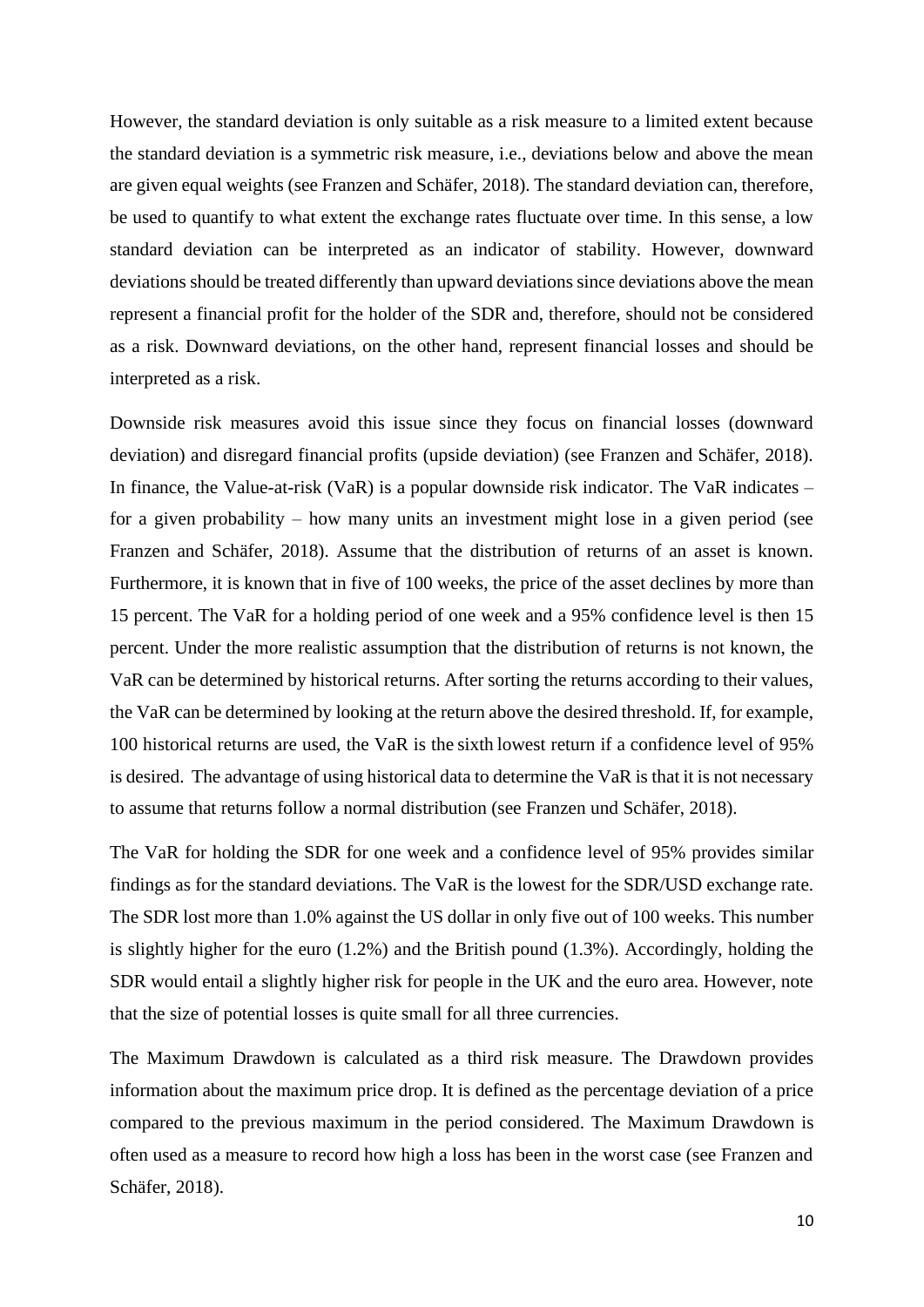Analyzing the Maximum Drawdown shows that holding SDR for a longer time was associated with the risk of high losses, especially in the euro area, where the price declined by more than 30%. This can be explained by the continuous appreciation of the euro against the SDR from October 2000 to July 2008 since SDR lost about 1/3 of its value against the euro during this period. Both the US dollar and the British pound have a significantly lower Maximum Drawdown of less than 19%.

To summarize, the following expectations emerge for Libra. First, the price of Libra expressed in the currencies of industrialized countries should stay relatively stable in the long-term, as the exchange rates of the SDR/USD and SDR/EUR are at a similar level as 20 years ago. In the short term, however, the exchange rate can be expected to fluctuate. Under normal economic conditions, however, these fluctuations can be expected to be small. A basket of currencies consisting of hard currencies should maintain a stable exchange rate against other hard currencies. However, these fluctuations might be higher in times of crisis (see Gross, Herz and Schiller 2019). This was apparent in the case of the global financial crisis when, in December 2008, the strongest one-week depreciation of the SDR against the euro occurred, and the SDR lost more than 5% against the euro while the SDR appreciated to the US dollar. Here, a potential risk becomes apparent: In situations where the exchange rate of two currencies included in the currency basket move in opposite directions, it is not possible to ensure stability for both currencies.

### **3.1.2 Risk measures for emerging and developing countries**

As previously stated, the main goal of the Libra Association is to create an infrastructure that enables people a better inclusion in the global financial system. The vast majority of people without access to bank accounts live in emerging and developing countries. We focus on the stability of those countries in this section.

Most people without bank accounts live in India and China. Residents from those countries make up 25% of all people without a bank account worldwide (see Demirgüç-Kunt et al., 2018). Figure 2 shows the exchange rates of the Indian rupee and Chinese yuan to the SDR. It can be seen that the long-term SDR/INR exchange rate cannot be regarded as stable. The Indian rupee has depreciated massively over the past 20 years. Accordingly, the SDR have appreciated by almost 65% against the Indian rupee. The value of SDR expressed in yuan, on the other hand, has fallen by about 15%. The standard deviations for SDR/CNY and SDR/INR expressed as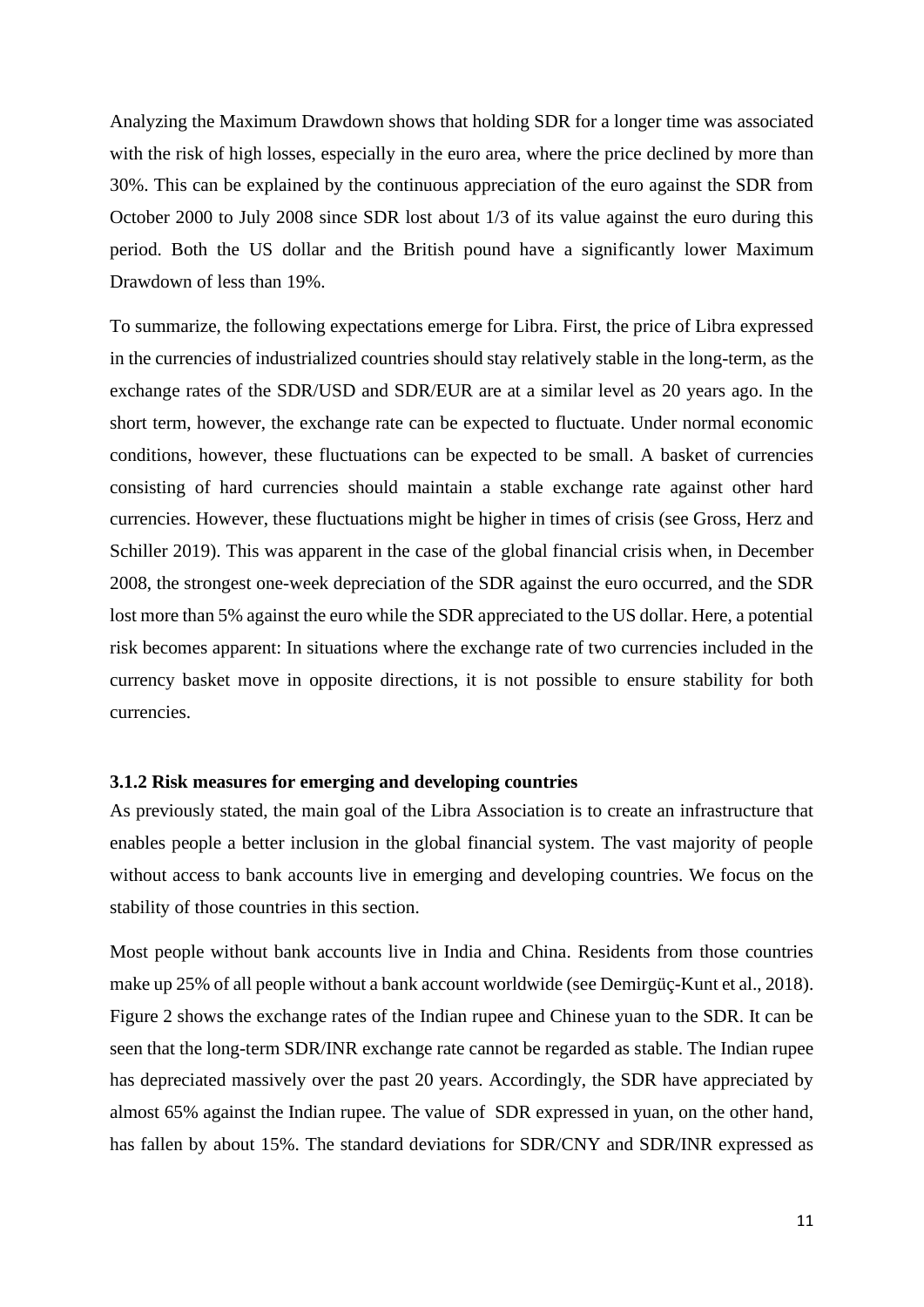proportions of the mean, are higher than for the Euro and US dollar analyzed above indicating more fluctuating exchange rates (see Table 2).



**Figure 2: Chinese Yuan and Indian Rupee exchange rate to SDR (1999=100)**

Source: Own representation; Data: Datastream; www.investing.com.

Considering downside risk measures, the findings differ. The VaR for holding SDR for one week and a confidence level of 95% is not higher than for the industrialized currencies discussed in the section above.

Also, the Maximum Drawdown is on a similar level than for the euro and the US dollar. The low maximum loss for holding SDR measured in Indian rupee (17.53%) can again be explained by the fact that the Indian rupee has depreciated significantly. Holding SDR would, therefore, have been particularly attractive for an Indian resident since holding SDR could have served as a protection against the depreciation of the Indian rupee.

**Table 2: Risk measures for SDR's exchange rate against selected currencies** 

| Risk measure           | <b>SDR/CNY</b>             | <b>SDR/INR</b>      |
|------------------------|----------------------------|---------------------|
| Standard deviation     | $1.06\frac{1}{2}(10.19\%)$ | $13.18\$ ₹ (17.42%) |
| VaR $(95\% \& 1$ week) | $-1.02\%$                  | $-1.35\%$           |
| Maximum Drawdown       | 33.74%                     | 17.53%              |

Source: Own calculation; Data: Datastream; www.investing.com.

In addition to India and China, Mexico and Brazil are further countries potentially in the focus of the Libra Association: Mexico is one of the seven countries with the most unbanked people,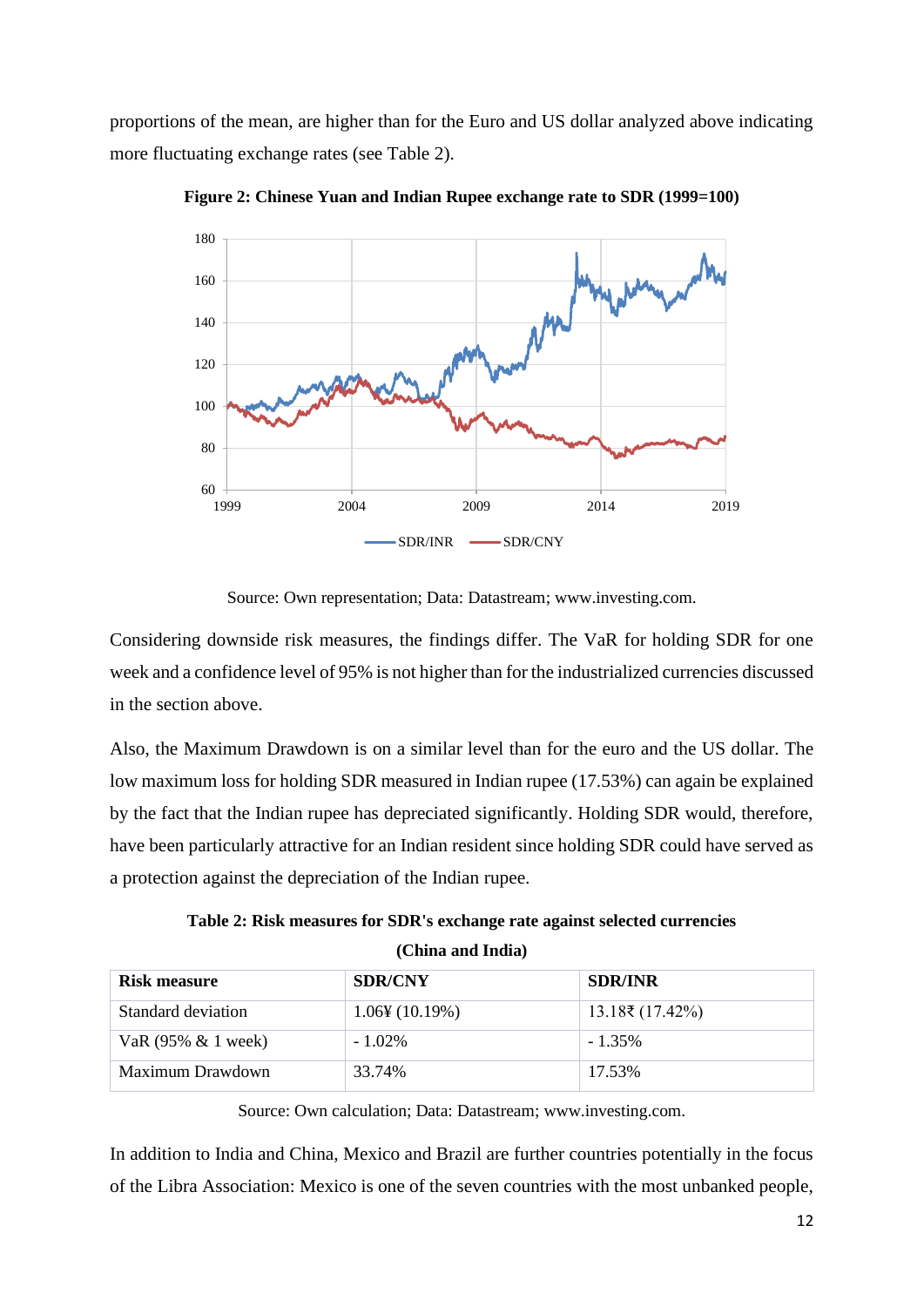63% of all adults do not have a bank account. Brazil, with 30% of adults being unbanked, is also a country of high relevance (see Demirgüç-Kunt et al., 2018).

Figure 3 shows the SDR denominated in Brazilian real and Mexican peso. It can be seen that the SDR have also appreciated heavily over the last 20 years against the Brazilian real and the Mexican peso. The price of SDR, expressed in pesos or real, has more than doubled over this period. For the inhabitants of these countries, holding the SDR could have served as protection against depreciation, as well.



**Figure 3: Brazilian Real and Mexican Peso exchange rate to SDR (1999=100)**

Source: Own representation; Data: Datastream; www.investing.com.

A look at the risk measures in Table 3 reveals, however, that holding the SDR in these countries would have entailed a significantly higher risk than in the countries previously considered. First, standard deviation is significantly higher than in the previous cases exceeding 20%. Furthermore, the VaR for a holding period of one week and a 95% confidence interval is higher than 2% for both countries and thus above the values previously observed. Furthermore, with regard to the Maximum Drawdown, the Mexican peso is on a similar level as the Indian rupee. The Maximum Drawdown for holding SDR against the Brazilian real is higher than 50% and, therefore, above the values of the other currencies.

The higher short-term exchange rate risk inferred above could, therefore, pose a problem for the Libra Association's goal of creating a stable cryptocurrency that significantly increases financial inclusion in emerging and developing economies.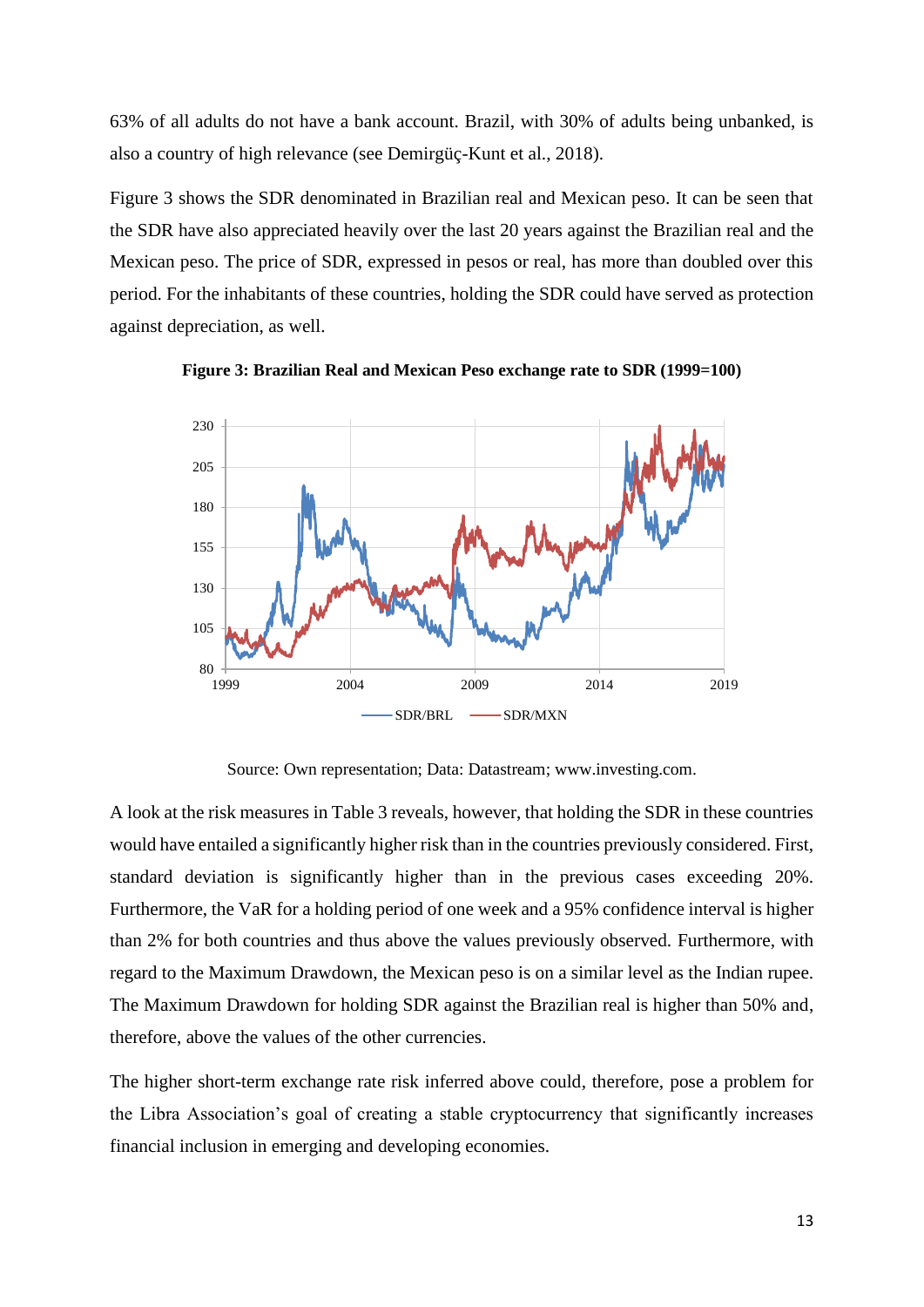Note that many counties with a high degree of financial exclusion such as the Côte d'Ivoire, Gabon, Bulgaria, Lebanon do often have a fixed exchange rate against the euro or the US dollar (see Martínez-Zarzoso, 2017). Not surprisingly, an analysis of these exchange rates yields results similar or equal to those of the SDR/EUR and SDR/USD exchange rate. It can, therefore, be expected that the exchange rate risk associated with holding Libra will be on a similar level for inhabitants of these countries as it is for inhabitants of the euro area or the US.

| Table 3: Risk measures for SDR's exchange rate against selected currencies |
|----------------------------------------------------------------------------|
| (Mexico and Brazil)                                                        |

| Risk measure       | <b>SDR/BRL</b>         | <b>SDR/MXN</b>      |
|--------------------|------------------------|---------------------|
| Standard deviation | $0.91$ R\$ $(25.11\%)$ | 4.61 Mex\$ (24.39%) |
| VaR (95% & 1 Week) | $-2.90\%$              | $-2.10\%$           |
| Maximum Drawdown   | 52.51%                 | 19.70%              |

Source: Own calculation; Data: Datastream; www.investing.com.

To summarize, it can be expected that the value of Libra against the currencies of industrialized countries will remain relatively stable in the long-term. In the short term, however, there will be fluctuations that cannot be ignored, and which could lead to considerable changes in the value of Libra, especially in times of crisis. The actual target group of the Libra Association, people without bank accounts, live primarily not in industrialized countries but in developing and emerging countries. It cannot be expected that the exchange rate of Libra against the relevant local currencies will be stable in the long-term as for all considered cases, except China, the exchange rate of the SDR appreciated significantly in the last 20 years. Holding Libra may be of interest to people in these countries, as it protects against devaluation of the domestic fiat currencies. However, more significant fluctuations in Libra's exchange rate against these currencies could emerge. Therefore, the risk of loss will be higher for people living in these countries than for people living in the US or the euro area.

#### **3.2 Existing Stablecoins**

So far, our analysis focused on the expected stability of the Libra Reserve. However, the fundamental question arises whether Libra will be traded at an identical value or close to the value of the Libra Reserve (at par). In the following, existing stablecoins are addressed to analyze the question.

The largest cryptocurrency backed by fiat currency is Tether. Tether has been introduced in February 2015 and aims to trade at a ratio of 1:1 with the US dollar. The same applies to the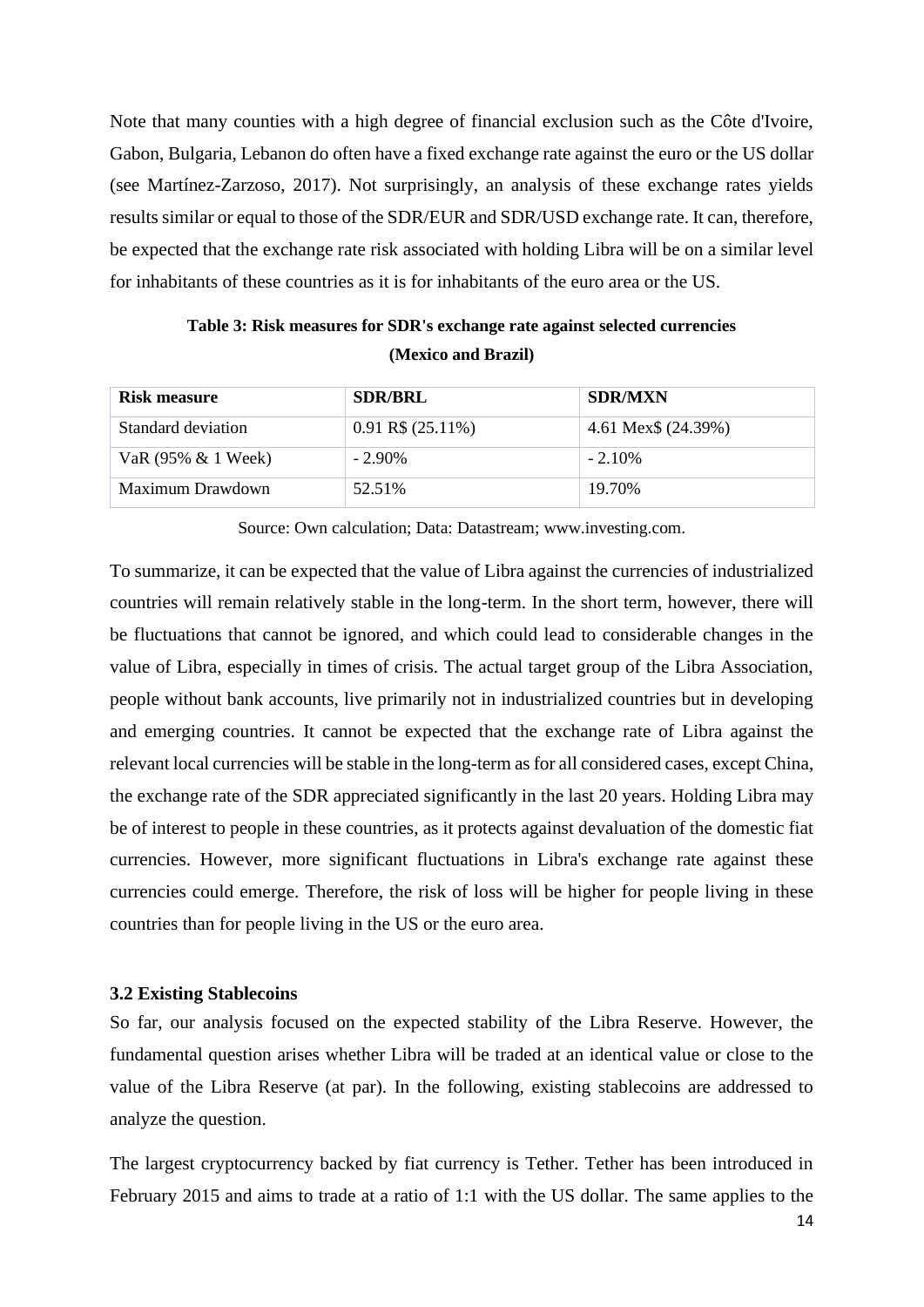TrueUSD Token, which has been introduced in March 2018. According to their own information, both are backed exclusively by US dollar reserves to 100% (see Voshmgir, 2019). Stasis has issued the Stasis Euro<sup>6</sup>, a stablecoin fully backed by euro reserves. Unlike Libra, the mentioned stablecoins are not pegged to a currency basket, but only to a single currency. Still, the mentioned stablecoins can provide useful information about factors leading to discrepancies between the value of the Libra Reserve and the actual exchange rate of Libra.

#### **3.2.1 Historical price developments of stablecoins**

The analysis of stablecoins is simplified by the fact that the reserve of the mentioned stablecoins consists only of one currency. If the exchange rate between one of the stablecoins and the euro or US dollar differs from one, the value of the stablecoin does not reflect the value of the reserve, assuming the reserve is fully backed by fiat currencies. Figure 4 shows the historical development of Tether (USDT) and TrueUSD (TUSD) exchange rates. It can be seen that the targeted exchange rate of 1 is both exceeded and undercut within a range of about +/-9%. The first four trading days of Tether can be seen as an exception on which the price for a Tether Token fluctuated between 1.21 US dollars and 0.60.<sup>7</sup>



**Figure 4: USDT and TUSD exchange rate against the US dollar**

Source: Own representation; Data: www.coinmarketcap.com.

However, it should also be noted that after the first four days of trading, the exchange rate of Tether almost exactly reflected the value of the reserve for more than one year. The USDT/USD

<sup>&</sup>lt;sup>6</sup> Due to the lack of reliable data about the exchange rate between euro and Stasis euro we did not further analyze the Stasis euro. However, it can be noted that the targeted exchange rate is exceeded and undercut within a similar range as Tether and TrueUSD.

<sup>&</sup>lt;sup>7</sup> Those days were excluded, from the following calculations and Figure 4.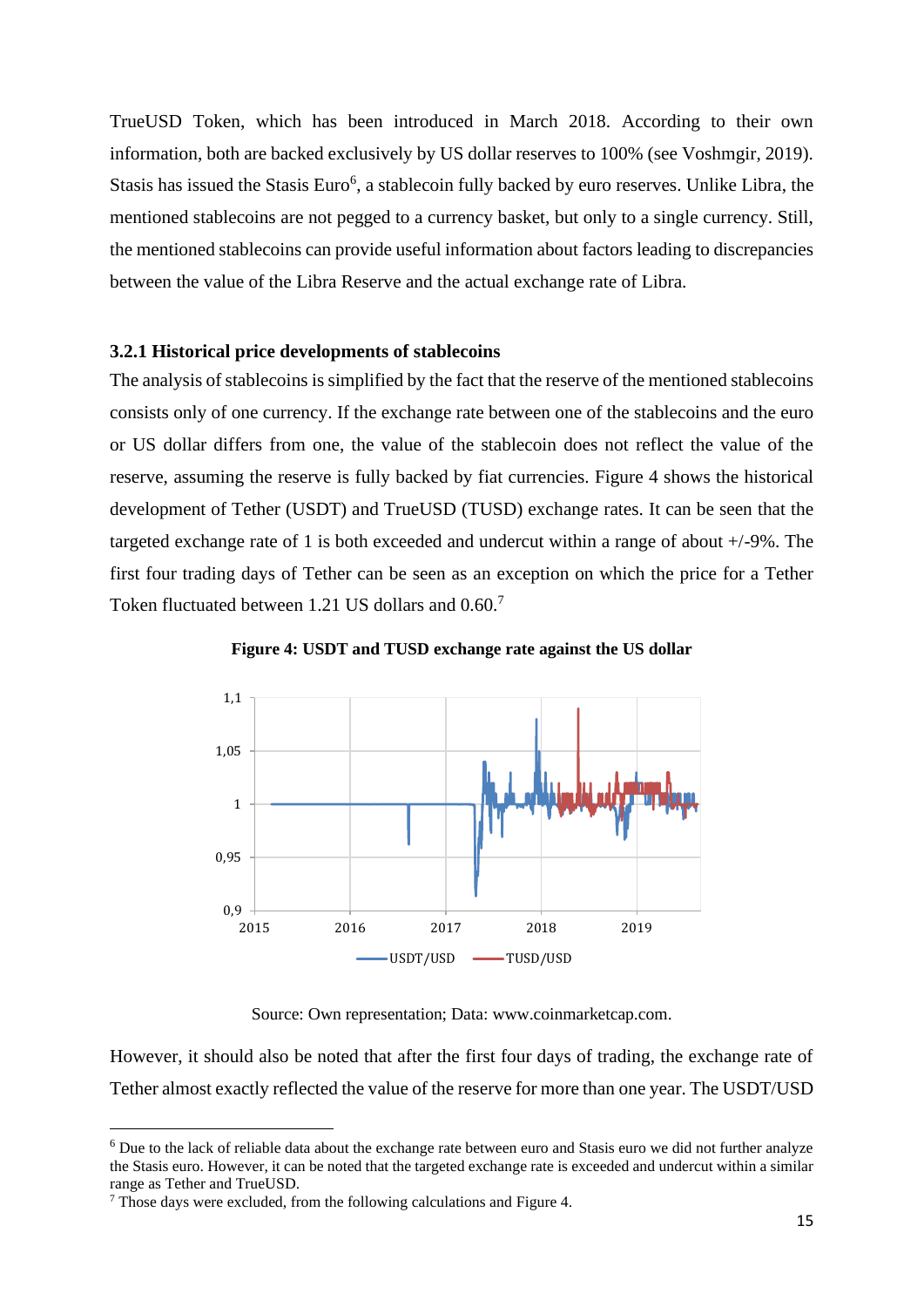exchange rate never deviated noticeably from 1 until 10 August 2016. Since the introduction of TrueUSD in March 2018, it has not been traded below 0.98 TUSD/USD. Overall, both stablecoins fluctuate with a standard deviation below 1.2 dollar cents. However, the main finding is that there are considerable deviations between the price of the stablecoin and the price of the underlying reserve assets.

#### **3.2.2 Explanations for the deviations**

Figure 4 shows that the price of fiat-backed stablecoins does not necessarily reflect the value of the underlying reserve. Historical data reveals deviations for existing stablecoins from its reference value. Thus, it is essential to analyze which mechanisms cause these deviations and whether it can be expected that they will also occur for Libra.

If it was certain that a stablecoin can always be exchanged exactly at the value of the reserve, arbitrage transactions would compensate high price fluctuations. If, for example, the price of a Tether Token was 0.95 US dollars, users would buy Tether and would sell it for the price of 1 US dollar. The demand for Tether would rise until the exchange rate has stabilized at 1.<sup>8</sup>

Downward deviations can be explained in case of perceived risk of default. If there is a reason to suspect that the stablecoin cannot be converted back into the corresponding fiat currency for any reason, the price of this cryptocurrency could drop, reflecting this risk. One example would be the suspicion that the stablecoin is actually not fully backed by the reserve. The most significant drop in the exchange rate between Tether and the USD in April 2017 can be explained by a decrease in trust. At that point in time, it became public that international transfers of the Tether Reserve from Taiwan were blocked (see Suberg, 2017). This led to doubts about whether the promised exchange between Tether and US dollar could be realized, leading to a depreciation of Tether.

It should be noted that there is and has always been distrust about the Tether Reserve. In April 2019, it even became public that Tether is backed by US dollars only up to 74% (see Kharif, 2019). However, this rumor has never been confirmed by officials. Here, trust is an essential element. At this point, it can only be speculated whether customers will trust the Libra Association and, thus, also the Libra Reserve. On the one hand, one could assume that the founding members have significantly more know-how, capital, and power than the companies issuing the previous stablecoins. Proponents could then argue that this will lead to a higher level

<sup>&</sup>lt;sup>8</sup> This example abstracts from transaction fees. They are also a possible reason why the exchange rate could fall below 1.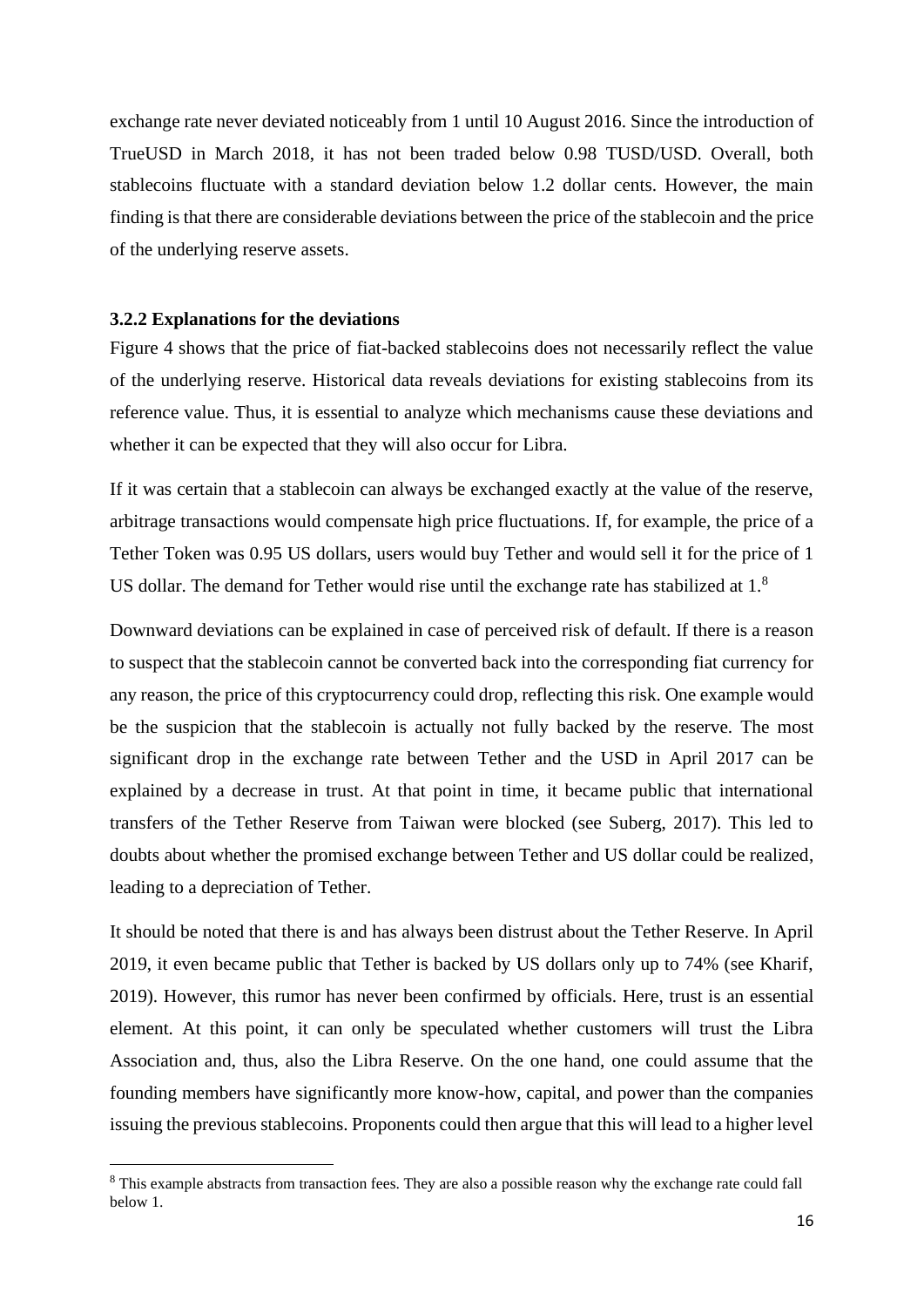of trust and fewer fluctuations accordingly. On the other hand, Facebook is mainly associated with the Libra Association, and Facebook is repeatedly involved in data scandals, which could undermine trust in the Libra Association. It is quite conceivable that even if Libra is 100% backed by the Libra Reserve, such scandals could lower the exchange rate of Libra below the reference value.

The default risk identified as a key driver of changes in the exchange rate cannot explain a price increase above the reference value. In case of an exchange rate higher than 1, people must be willing to pay an additional premium that exceeds the value of the reserve. Which factors could justify such a premium? Despite the (small) fluctuations in the price of stablecoins, they are significantly less volatile than other cryptocurrencies not designed as stablecoins. Accordingly, Tether is used in particular to carry out hedging transactions. Hedging mainly takes place in times when prices of other cryptocurrencies drop significantly (see Martínez, 2018). If the demand for Tether increases, and there are shortages in the supply of Tether, users must purchase Tether from other users. In this case, users could be willing to pay a premium on the value of the reserve, at least as long as this premium is below the expected losses of the other cryptocurrencies. Note that some crypto exchanges, such as Coinbase, offer free transactions from one cryptocurrency into another cryptocurrency, such as Tether. Transactions between a cryptocurrency and a traditional fiat currency, on the other hand, are usually charged with transaction fees.

It can be assumed that incentives to pay such a premium could also arise for Libra. As an example, in case of the expectation of the massive depreciation of a fiat currency, holding Libra will become much more attractive. Accordingly, it seems plausible that users could be willing to pay a premium that exceeds the value of the reserve. The two reasons discussed above, the risk of default and hedging as an incentive to pay a premium, should not be seen as complete. There may be further factors that could cause the price of the stablecoins to fluctuate. For example, it is speculated that Tether was used to manipulate the prices of other cryptocurrencies, which could also have an impact on the price of Tether (see Griffin and Shams, 2018).

To summarize, price fluctuations of stablecoins can primarily be explained by perceived risks of default and a premium on the price of the underlying reserve. Deviations below the reference price are likely to occur if trust in the Libra Association decreases. Possible reasons for this are doubts about whether Libra is indeed fully backed, but also regulatory restrictions with regard to the use of Libra or reports on data scandals. Also, a premium above the value of the Libra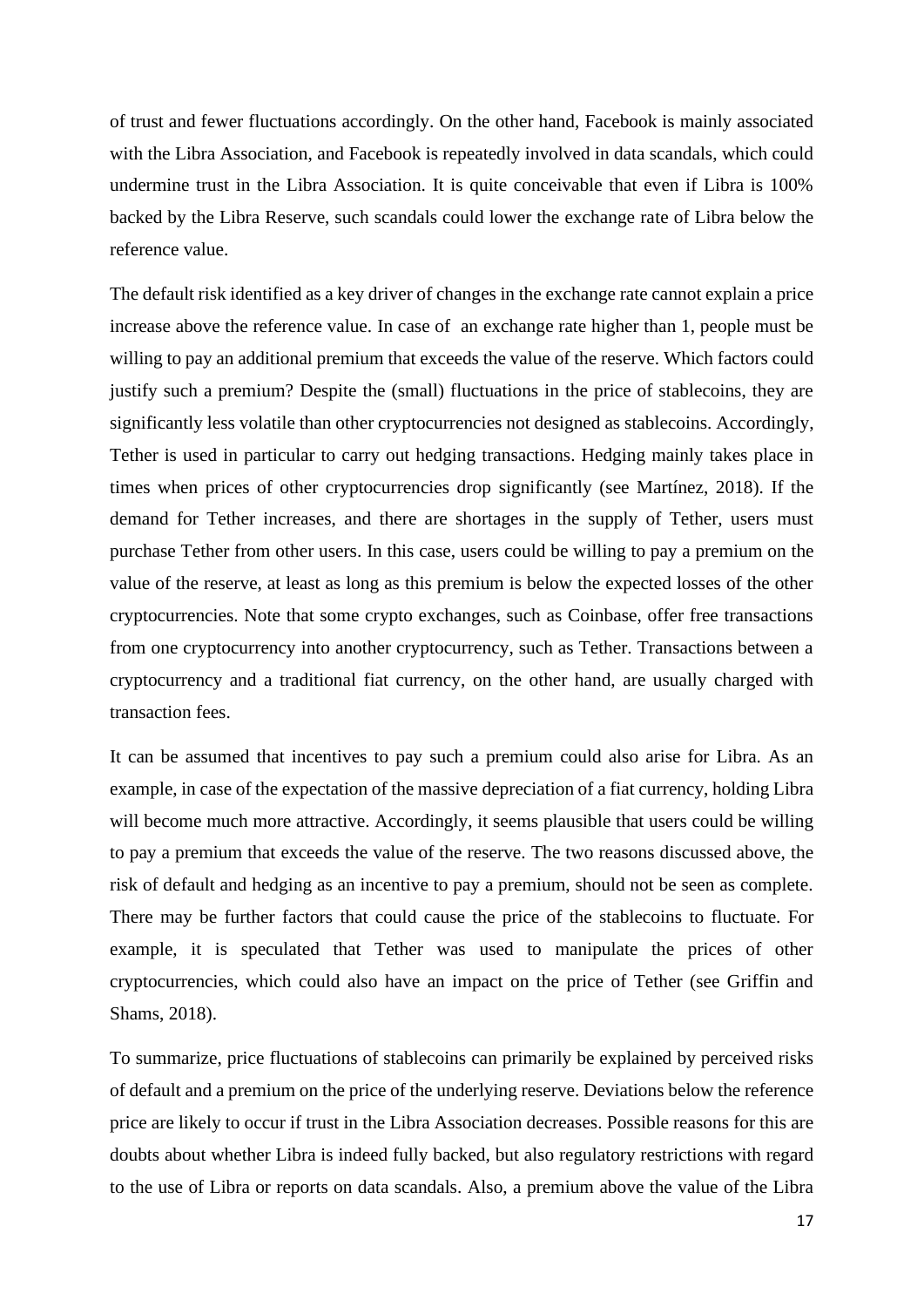Reserve is possible. A premium could e.g. be driven by the fact that Libra could be used for hedging and has further advantages as compared to other stablecoins, e.g., it will be possible to introduce and conduct smart contracts via Libra.

# **4 Conclusion**

The Libra project is undoubtedly ambitious and might transform the worldwide payment sector if Libra will be introduced. Before Libra can be launched, some fundamental questions have to be addressed: among others, the composition of the reserve, the infrastructure of authorized resellers, and regulatory compliance. As the stability of Libra is essential for mass adoption, this paper provides insights into the expected stability of Libra based on the performance of similar financial products such as the SDR, Tether, and TrueUSD. We analyzed whether Libra can be expected to maintain a stable exchange rate against conventional fiat currencies using the SDR and existing stablecoins as proxies. Analyzing time series over the past 20 years revealed that the exchange rate against the euro and the US dollar has been relatively stable. In the short term, however, there have been considerable fluctuations, especially in times of crisis such as 2008.

However, the target group, people without adequate access to financial services, mainly live in developing and emerging countries. Over the past 20 years, the SDR have appreciated substantially against currencies used in developing countries, offering proper protection against devaluation of the domestic currency. However, the risks of financial losses were in most cases also higher. Therefore, it can be expected that holding Libra will be riskier for its target group, people in developing and emerging countries, in the short run and beneficial in the long run.

The analysis of existing stablecoins shows that the exchange rate of Libra cannot be expected to be solely determined by the value of the Libra Reserve and thus by the reserve currencies. We identified two factors, why the price of Libra might diverge from the value of the Libra Reserve: Firstly, default risks perceived by users could lead to downward deviations from the value of the reserve. Secondly, incentives to use Libra for hedging transactions could lead to deviations above the value of the reserve.

This paper provides first insights into the expected stability of Libra, which is proxied by the SDR. As soon as the actual composition of the Libra currency basket is revealed, future research can focus on analyzing stability for the actual composition of the Libra Reserve to get more precise insights into expected price developments of Libra measured in various fiat currencies.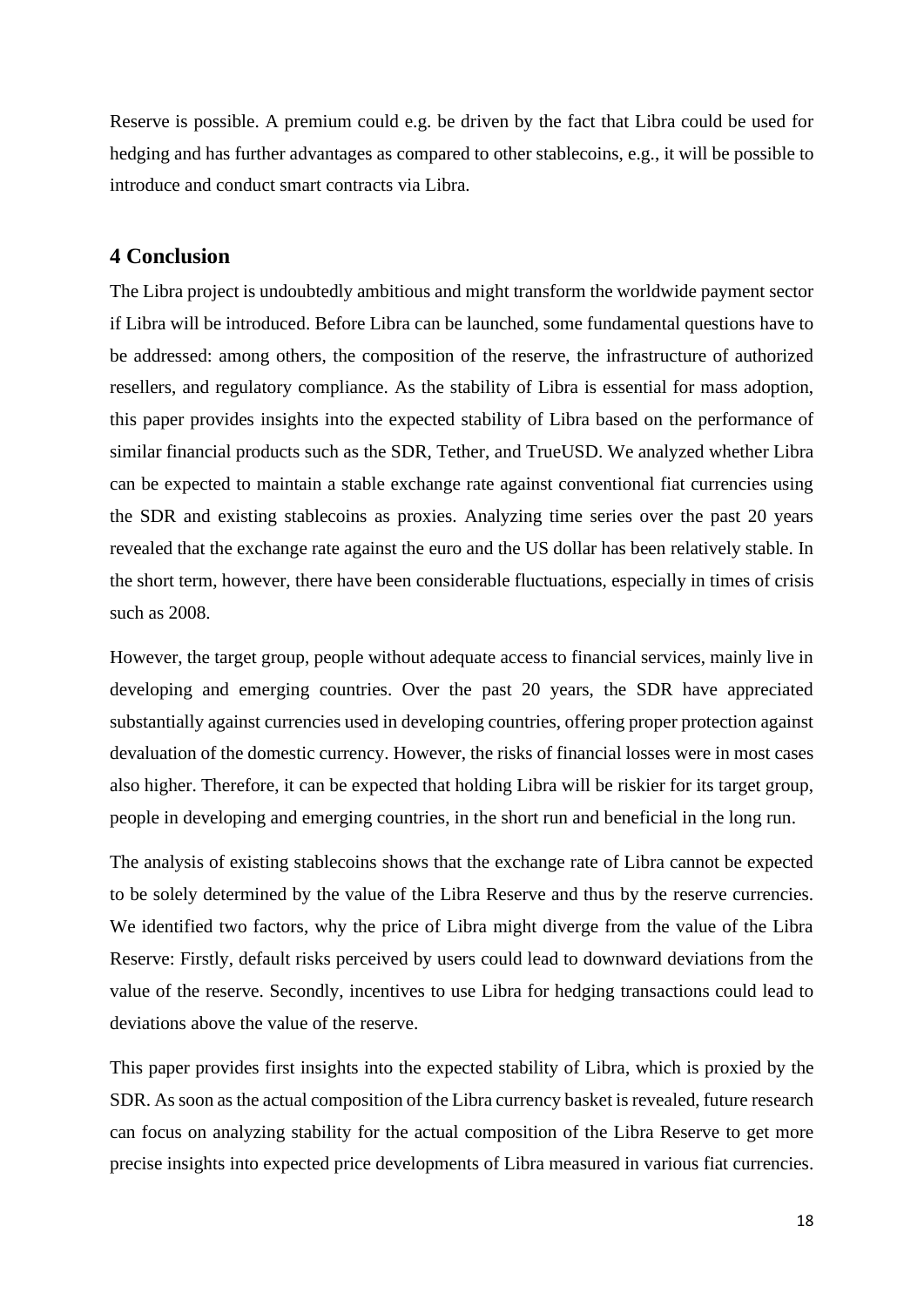# **References**

Ammous, S.: "Can cryptocurrencies fulfil the functions of money?", in: Center on Capitalism and Society, Working Paper No. 92, 2016.

Amsden, Z., Arora, R., Bano, S., Baudet, M., Blackshear, S., Bothra, A., Cabrera, G., Catalini, C., Chalkias, K., Cheng, E., Ching, A., Chursin, A., Danezis, G., Di Giacomo, G., Dill, D.L., Ding, H., Doudchenko, N., Gao, V., Gao, Z., Garillot, F., Gorven, M., Hayes, P., Hou, J.M., Hu, Y., Hurley, K., Lewi, K., Li, C., Li, Z., Malkhi, D., Margulis, S., Maurer, B., Mohassel, P., de Naurois, L., Nikolaenko, V., Nowacki, T., Orlov, O., Perelman, D., Pott, A., Proctor, B., Qadeer, S., Rain, Russi, D., Schwab, B., Sezer, S., Sonnino, A., Venter, H., Wei, L., Wernerfelt, N., Williams, B., Wu, Q., Yan, X., Zakian, T. and Zhou, R.: "The Libra Blockchain", released at 23.07.2019, https://developers.libra.org/docs/assets/papers/the-libra-blockchain.pdf, last accessed at 08.09.2019.

Bofinger, P.: "Finger weg von Facebooks Währung!", in: Frankfurter Allgemeine Sonntagszeitung, released 10.06.2019, p.26-27.

Bullmann, D., Klemm, J., and Pinna, A. (2019), "In search for stability in crypto-assets: are stablecoins the solution?", ECB Occasional Paper, 230.

Catalini, C., Gratry, O., Hou, J.M., Parasuraman, S. and Wernerfelt, N.: "The Libra Reserve", released 2019, https://libra.org/en-US/wpcontent/uploads/sites/23/2019/06/TheLibraReserve\_en\_US.pdf, last accessed at 08.09.2019.

Demirgüç-Kunt, A., Klapper, L., Singer, D., Ansar, S. and Hess, J.: "The Global Findex Database 2017: Measuring Financial Inclusion and the Fintech", Washington, D.C., World Bank, 2018.

Franzen, D. and Schäfer, K.: "Assetmanagement", Berlin, Stuttgart, Schäffer-Poeschel Verlag Stuttgart, 2018.

Gischer, H., Herz, B. and Menkhoff, L.: "Geld, Kredit und Banken", 4th edition, Berlin, Heidelberg, New York inter alia, Springer, 2019.

Griffin, J.M. and Shams, A.: "Is Bitcoin Really Un-Tethered?", released at 25.06.2018, https://papers.ssrn.com/sol3/papers.cfm?abstract\_id=3195066, last accessed at 08.09.2019.

Gross, J., Herz, B. and Schiller, J. (2019): Libra - Concept and Policy Implications, Wirtschaftswissenschaftliche Diskussionspapiere, No. 02-19, Universität Bayreuth, 2019, http://www.fiwi.uni-bayreuth.de/de/download/WP\_02-19.pdf.

Hanl, A. and Michaelis, J.: "Kryptowährungen – Ein Problem für die Geldpolitik?", in: Wirtschaftsdienst, Year 97 Volume 5, 2017, p.363-370.

International Monetary Fund: "Press Release: IMF Executive Board Completes the 2015 Review of SDR Valuation", from 01.12.2015, https://www.imf.org/en/News/Articles/2015/09/14/01/49/pr15543, last accessed at 08.09.2019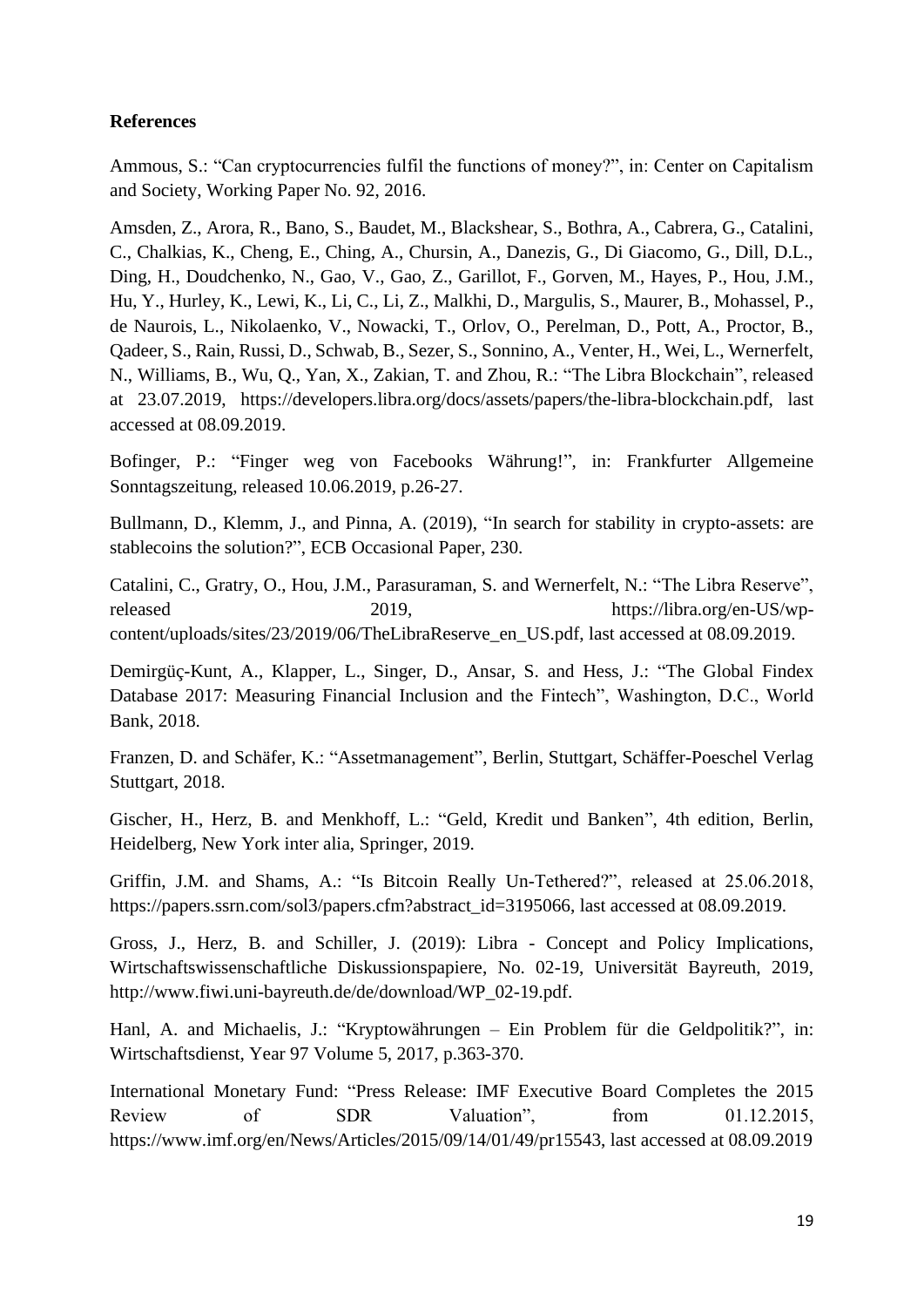International Monetary Fund: "IMF Launches New SDR Basket Including Chinese Renminbi, Determines New Currency Amounts", From 30.09.2016, https://www.imf.org/en/News/Articles/2016/09/30/AM16-PR16440-IMF-Launches-New-SDR-Basket-Including-Chinese-Renminbi, last accessed at 08.09.2019.

International Monetary Fund: "Special Drawing Right (SDR)", From 08.03.2019, https://www.imf.org/en/About/Factsheets/Sheets/2016/08/01/14/51/Special-Drawing-Right-SDR, last accessed at 08.09.2019.

Kharif, O.: "Tether Says Stablecoin Is Only Backed 74% by Cash, Securities", Article for bloomberg.com from 30.04.2019, https://www.bloomberg.com/news/articles/2019-04- 30/tether-says-stablecoin-is-only-backed-74-by-cash-securities, last accessed at 08.09.2019.

Libra Association: "An Introduction to Libra", released 2019, https://libra.org/en-US/wpcontent/uploads/sites/23/2019/06/LibraWhitePaper\_en\_US.pdf, last accessed at 08.09.2019.

Loop, J: "How Will Facebook's Libra "Blockchain" Really Work?", Article for onezero.medium.com released 18.06.2019, https://onezero.medium.com/thoughts-on-librablockchain-49b8f6c26372, last accessed at 08.09.2019.

Marcus, D: "Hearing before the United States Senate Committee on Banking, Housing, and Urban Affairs", from 16.07.2019, https://www.banking.senate.gov/imo/media/doc/Marcus%20Testimony%207-16-19.pdf, last accessed at 08.09.2019.

Martínez, G.: "Statistical analysis of Bitcoin price manipulation by Tether issuance in late 2017", Article for medium.com from 12.07.2018, https://medium.com/coinmonks/statisticalanalysis-of-bitcoin-price-manipulation-by-tether-issuance-in-late-2017-b3342b8915a0, last accessed at 08.09.2019.

Martínez-Zarzoso, I.: "The Euro and the CFA Franc: Evidence of sectoral trade effects", in: cege Discussion Papers, No. 311, 2017.

Mayer, T.: "A digital Euro to compete with Libra", Research paper for the Flossbach von Storch Research Institute from 02.07.2019, https://www.flossbachvonstorchresearchinstitute.com/fileadmin/user\_upload/RI/Studien/files/study-190702-a-digital-euro-tocompete-with-libra.pdf, last accessed at 08.09.2019.

Nakamoto, S.: "Bitcoin: A peer-to-peer electronic cash system", 2008.

Schmeling, M.: "What is Libra? Understanding Facebook's currency", SAFE Policy Letter, No. 76. 2019

Seiter, S., Sandner, P. and Gross, J.: "Money, Currency or Crypto Currency: What Exactly is Libra? An Economic Classification", Article for medium.com from 24.08.2019, https://medium.com/@jonas.ku1994/money-currency-or-crypto-currency-what-exactly-islibra-an-economic-classification-227f6f157238, last accessed at 08.09.2019.